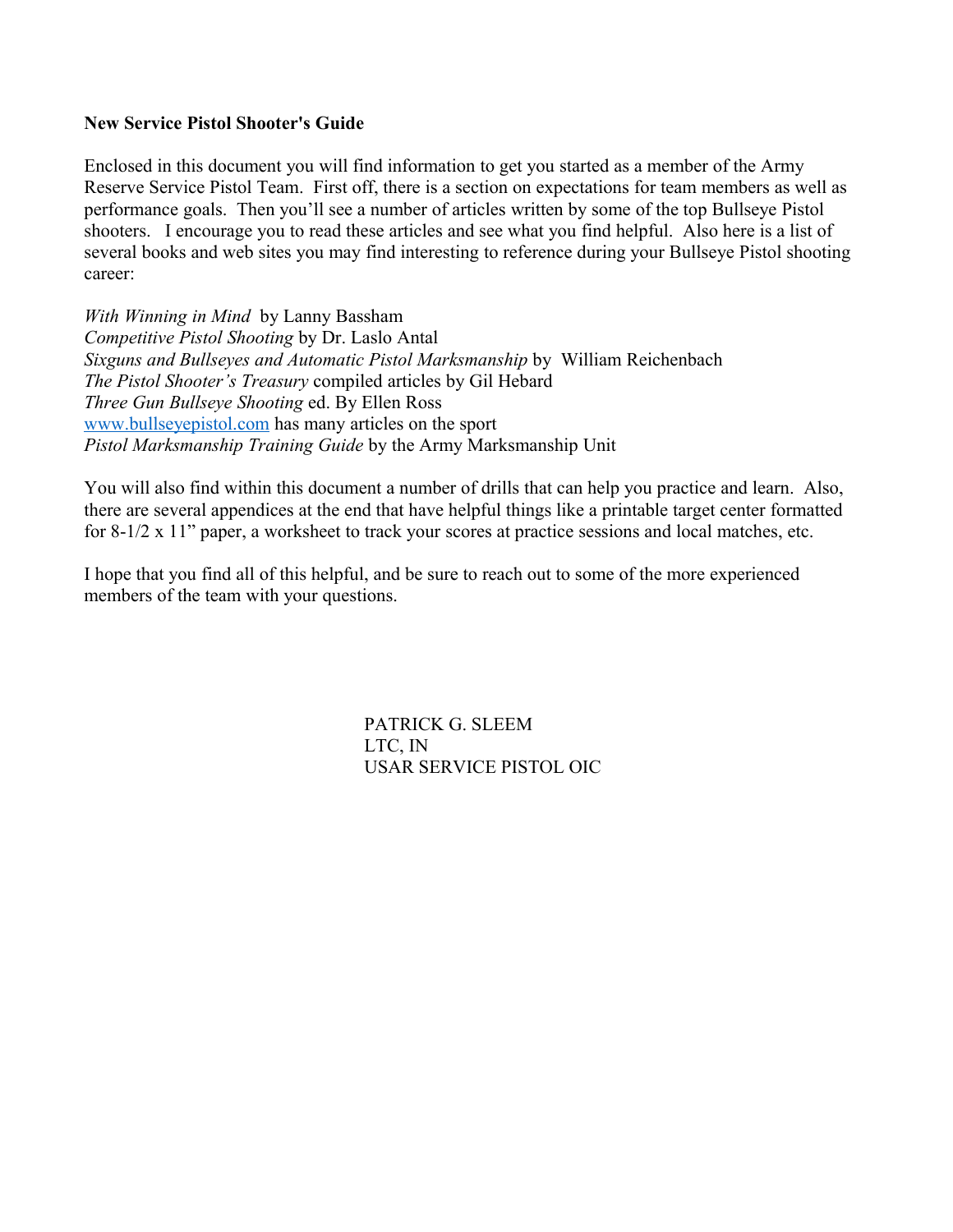### **EXPECTATIONS FOR USAR SERVICE PISTOL TEAM MEMBERS**:

All team members are expected to adhere to generally accepted standards of good behavior, both while on orders and at local matches. We expect team members to project positive examples of what the USAR represents. That means we expect team members to be polite, respectful and tolerant of other competitors, match officials and event attendees.

Physical security: You are expected to safeguard all team equipment at all times, especially guns and ammunition. Never share ammunition without authorization – it is for your use and not for giving away. Under no circumstances can it ever be shared with or sold to a non team member, especially civilians. Guns must be secured at all times IAW physical security policies (see applicable regulations). When we are traveling, guns must be secured in locked gun boxes when in vehicles, and the box must be chained and locked to a seat frame or another non-removable part of the vehicle. If you have been issued team equipment, you are expected to turn in a monthly signed inventory.

Performance Standards: Team members are expected to maintain a certain level of proficiency in the precision pistol discipline. Expectations get higher the longer you have been on the team, but the general expectation right off the bat is that Soldiers who are allowed a spot on the official team (the people on the team memo) should be able to produce a score of at least 225 points on the National Match Course of fire (10 rounds slow, 10 rounds timed, 10 rounds rapid fire) at any time.

Equipment: Team members may be provided team equipment (pistols) but are highly encouraged to seek out their own personal equipment. You will be much more successful in this sport if you have your own customized match-grade guns. It also cuts down on property accountability concerns and hassles. Unfortunately, this is not an inexpensive hobby. However, the amount of money a competitor might spend on their guns typically pales in comparison to the amount of money the Army Reserve will spend on you in terms of travel, pay, and ammunition issued. Team members who have been issued team equipment are required to submit a monthly inventory (see current inventory SOP) in order to maintain accountability. The minimum equipment needed to shoot Bullseye pistol is a 22LR caliber semi-automatic pistol, a semiautomatic centerfire pistol (either 9mm or 45 ACP), and a 45 caliber semi-automatic pistol. If desired, the same pistol can be used for both Centerfire and 45 matches, if it is chambered in 45 ACP. Red dots are authorized and encouraged for shooters who are shooting at least an 800 on a particular gun. Team members should work with their mentor to determine what their equipment needs are. An aggregate score in a 2700 match comes from the total of scores shot during three matches – 22, centerfire and 45.

Participation: Team members are expected to work on their skills on their own time with the goal of being selected to attend the Interservice pistol match and National Matches. Your goal should be to do well enough in local, state and regional matches that you are invited to shoot Interservice and Nationals. Team members are expected to participate in local or regional/state matches throughout the year in order to develop and maintain their skills. Team members are expected to make themselves available to participate in the Interservice match (June) and National Matches (July). The more matches a Soldier participates in, the better chances that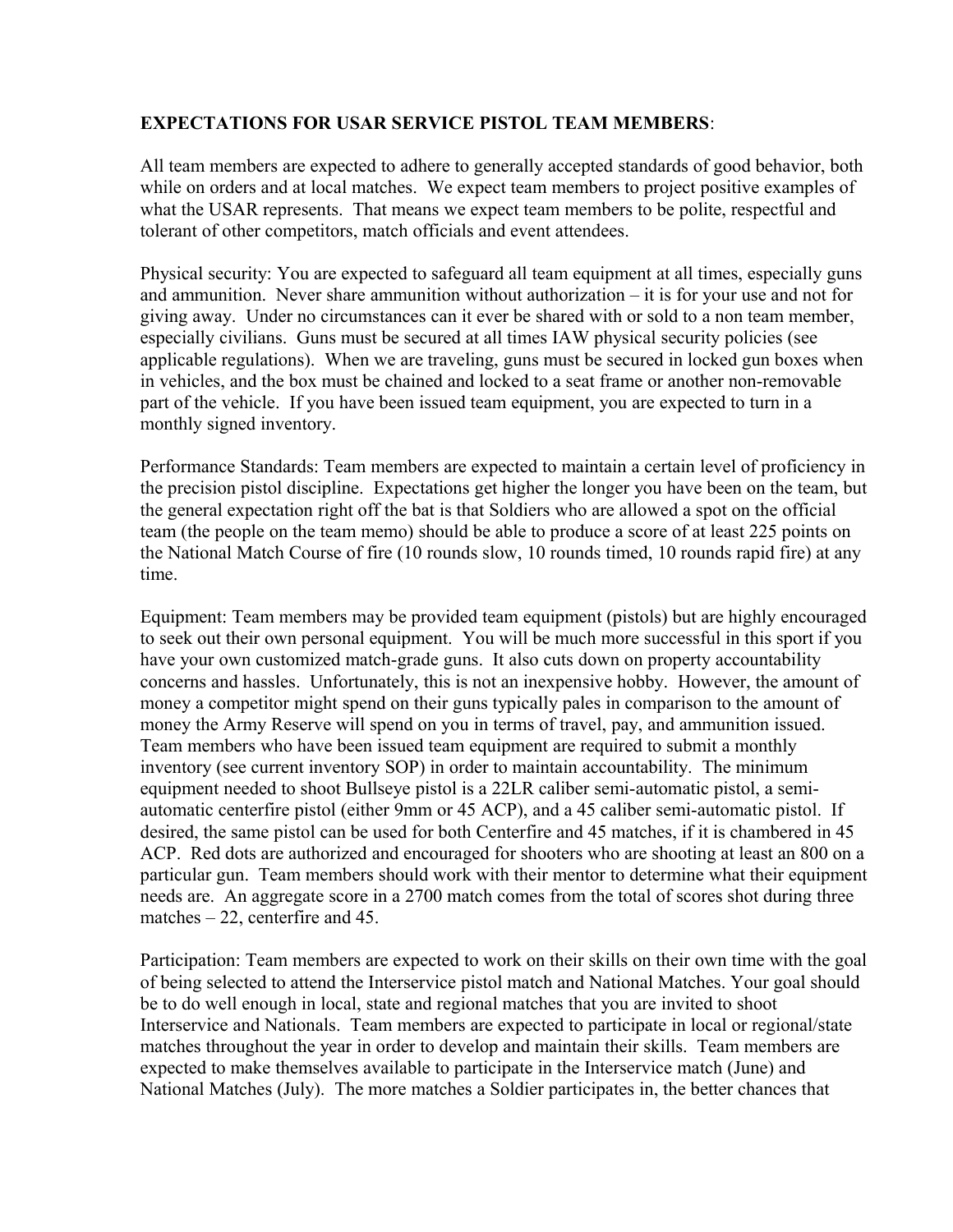person has to be considered for a spot on the roster or invited to Interservice and/or Nationals. Everyone is also expected to volunteer for and participate in at least one MTT (Mobile Training Team) mission per year. You really should participate in as many as you can, as these events are often Regional rifle/pistol matches where you can get the chance to shoot in EIC matches and earn points towards your Distinguished Pistol badge, which is a permanent military award.

Team members are expected to recruit new shooters and mentor shooters who are new to the team. This includes but is not limited to talking to them, going to the range with them and helping them with equipment selection and training plan development. We are continually building our future roster through recruiting efforts.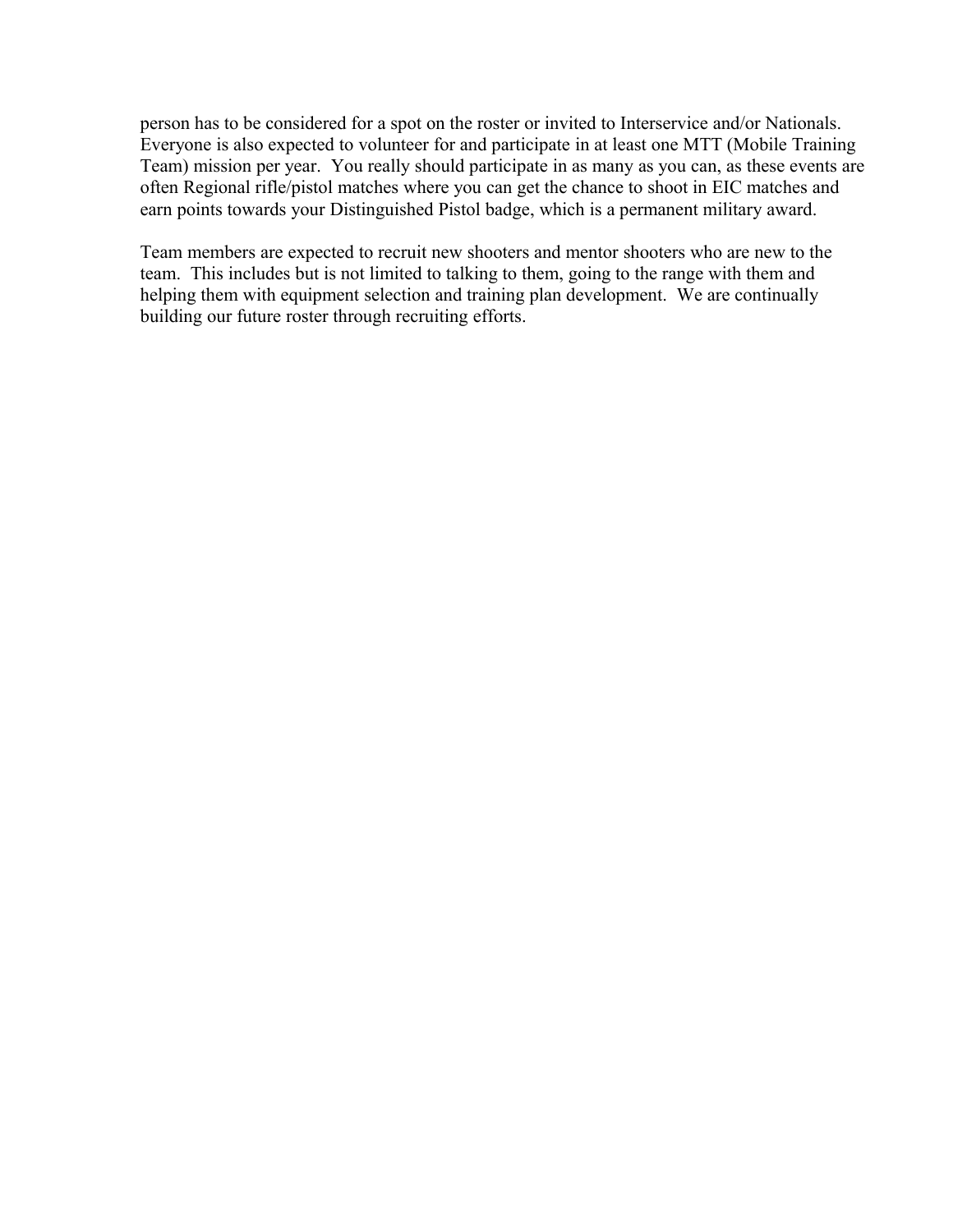Standards for being on the team roster

Individuals will be chosen to be on the USAR pistol team roster based on a variety of criteria. From year to year it may be more difficult for an individual to earn a spot on the roster. If an individual is not included on the official roster on any given year, they remain eligible to be placed on the roster in future years if their scores or other metrics improve. This roster shows some of the criteria that team leadership uses to determine who to carry on the Service Pistol roster:

|                           | Marginal | Good Prospect             | Preferred                   |
|---------------------------|----------|---------------------------|-----------------------------|
| <b>EIC NMC Score</b>      | $212 +$  | $225 +$                   | $250 +$                     |
| NMC Red Dot Score         | $230 +$  | $243 +$                   | $270 +$                     |
| 2700 Score                | $2300 +$ | $2500 +$                  | $2600 +$                    |
| <b>Number of Recruits</b> |          |                           |                             |
| being mentored            | 0        | 1                         | $2+$                        |
|                           |          |                           | Interservice and Nationals, |
| Participation             | Any      | Interservice or Nationals | local or regional matches   |
|                           | Team     | Mix of team guns and      |                             |
| Equipment                 | Only     | personal                  | Personal owned equipment    |

Minimum cutoff score for earning a spot on the team roster will vary from year to year but everyone on the roster will be expected to be able to produce the minimum National Match score (usually around 225) on demand using iron sights (see matrix). Team members are expected to shoot a National Match Course of fire once per month and submit scores for review. This requirement can also be satisfied by submitting local/regional match scores. (see below)

Team members are expected to develop and maintain a certain level of proficiency in the precision pistol discipline. There is a certain amount of extra time that team members need to be prepared to devote to practice in order to be prepared to compete at a high level when called to attend events in Annual Training (AT) status. Prior to coming to an AT event (i.e. Interservice, Nationals, Regional matches), each team member should have spent a number of hours in practice working on their skills. The amount of time necessary will vary from one individual to another, but most people will need to practice at least weekly in order to develop or maintain skills.

Monthly Score reporting: In order to help select team members to attend competitive shooting events, all team members are expected to send scores to the team NCOIC on a monthly basis. Shooters who shot a 2550 or higher at a competitive event within the last 6 months are exempt from this requirement but are still encouraged to send in scores if they have time. Scores should be submitted via email or text message in one of the following formats:

(local practice format – scores shot on your own at 25 yards, self-scored) Name: SFC John Doe Date: 11 March 2018 Location: Trigger Time Range, Atlanta GA  $Slow: 85$ Timed: 93 Rapid: 92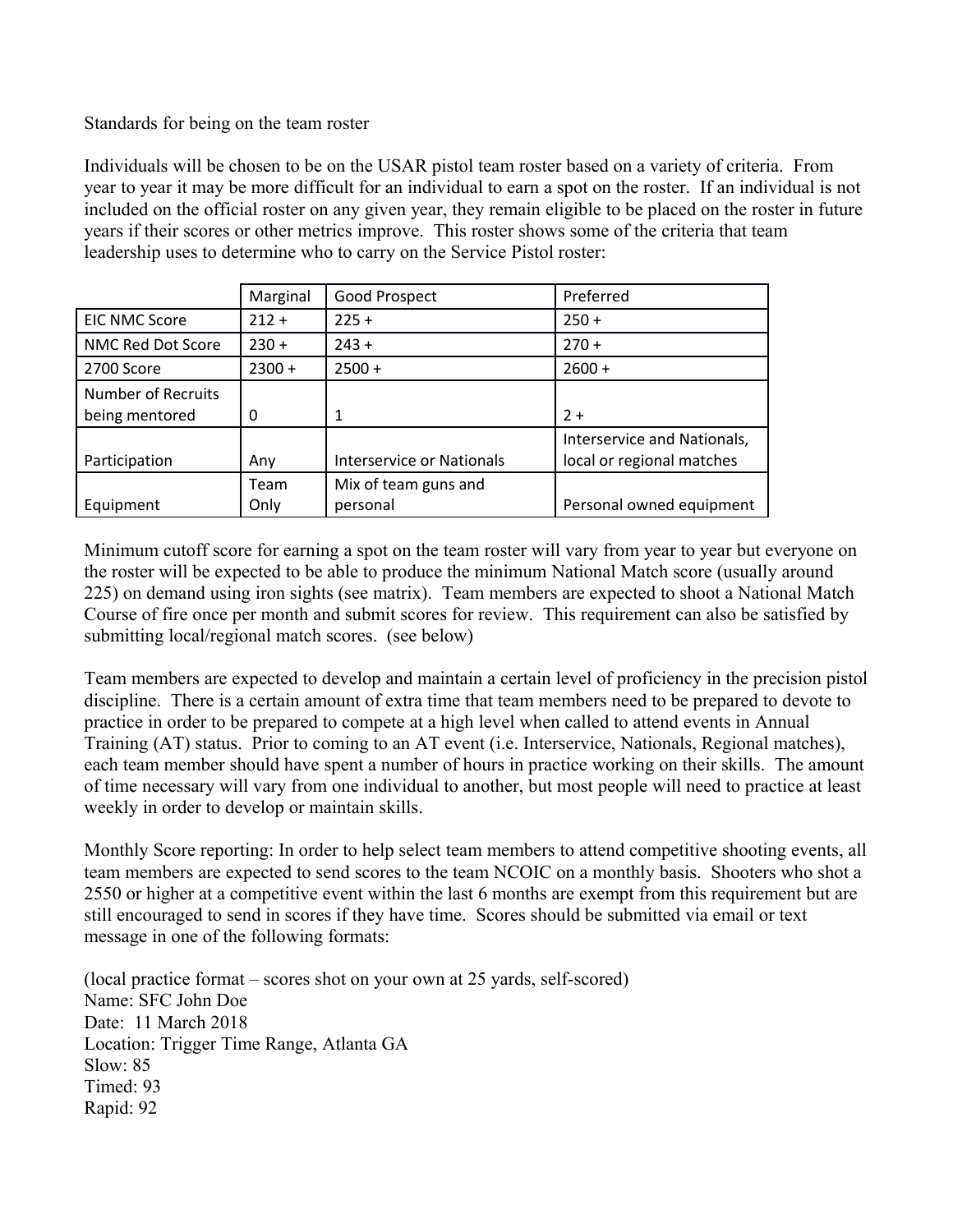### Total NMC score: 270

(Match format – scores from a local 900 or 2700 match) Name: SFC John Doe Date: 11 March 2018 Location: South River Gun Club, Atlanta GA 22: 870-14x CF: 840-12x .45: 835-13x Total: 2545-39x

As with any sport, serious thought needs to be given as to what your goals in the sport are. Some are happy just to show up and enjoy the company of fellow shooters. Others may progress to a certain level of proficiency and are comfortable remaining at that level. Others still may want to excel and compete at the highest level of achievement in the sport. If any shooter intends to improve, they must first set goals. The first thing you need to do is to set goals for yourself and identify milestones towards achieving those goals. Your goal should follow the S.M.A.R.T. goal setting method.  $S =$  Specific (Like: I want a higher score using iron sights in the National Match Course)  $M = M$ easurable (So you can tell if goal has been reached – i.e. I want a 270 or better)  $A =$  Attainable (If you set the goal too high, your only result will be that you'll be demoralized)  $R =$  Realistic (for example, you can't lose 10 pounds in a week, just like you can't add 10 points to your average in a month)  $T =$ Time based (i.e. I want to achieve my goal in 9 months, by the  $1<sup>st</sup>$  of April). From there once you have defined your goal, you need to plan activities that will help you towards achieving that goal. Your goals should be reviewed periodically and progress recorded. You need milestones in between you and your goal that so you can identify progress. For example, the goal of breaking 270 could have a milestone of 'I shot a 90 slowfire' or 'All shots in black in timed fire' or 'I have added 5 points to my National Match Course average score.'

### Example:

**Goal**: I want to shoot a 280 in a match with my service pistol using iron sights during the National Match EIC course of fire. This goal is achievable because I currently shoot 270+ consistently. I want to achieve this goal within the next 12 months, by next September.

**Activities:** Practice weekly by shooting a National Match Course of fire at the local range. Dry fire practice at home twice a week for 20 minutes. Shoot in an actual EIC match at least once every 90 days. **Milestones**:

- Shooting a in 95 slow fire
- Shooting all shots in the black during Rapid Fire
- Cleaning Timed Fire with a score of 100
- Shooting 275+ in the NMC twice in a row

Remember – the difference between a dream and a goal is when you write it down. Our dreams rarely come true, but we can achieve our goals if we put our minds to it.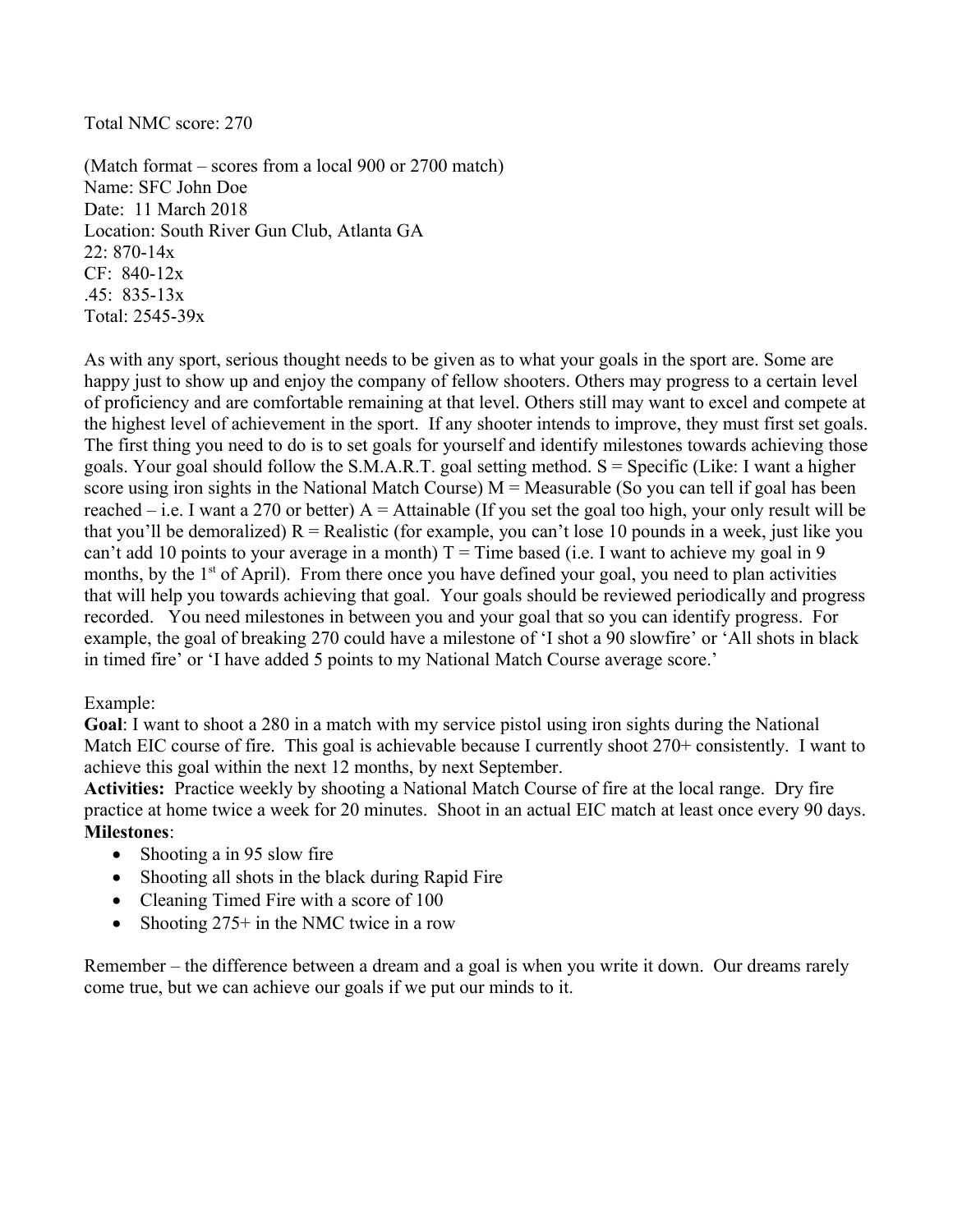**Helpful Articles follow on the next pages. Remember that these articles are based on personal experience and personal opinions. Your experience and the experience of others may be different. Be sure to ask more experienced members of the team what they think about some of these articles – you may learn a lot from hearing their thoughts.** 

# How to shoot better bullseye scores. (Immediately)

1\*\* Accept your present wobble area rather than trying to reduce it.

2\*\* Standardize your thought process during raising the arm and shooting.

3\*\* Apply steady pressure straight back on the trigger while not altering your firm grip on the pistol.

4\*\* Keep this pressure mounting until you feel the trigger go up against its over travel stop. Then release.

5\*\* Immediately start mounting pressure straight back on the trigger again even though the gun is at peak recoil.

6\*\* Continue applying trigger pressure steadily while recovering from recoil at a rate that will cause the shot to leave the barrel sometime while sights or dot are in your aiming, wobble, area.

7\*\* Repeat the process when the trigger stops in its over travel and the gun recoils.

Dave Salyer 2/26/2012

Back-up Comments on each step.

1\*\*

Your hold ability or wobble area will be a certain size on a given minute, hour or match day. Accept it. You can improve on it in a training session of dry firing or holding/gripping exercise on another day. No need to try and hold tighter than what's comfortable on match day. Struggling will cause trigger errors. Shots that go outside your comfortable wobble area are the result of trigger errors! Again, accept your comfortable hold and smoothly apply ever increasing trigger pressure straight to the rear. The shots will land within your hold area and cluster to the middle.

2\*\*

Talk to yourself! Preach the same sermon before each shot in slow fire and before each string in sustained. This will trigger your conscious and subconscious mind to concentrate on the exact same things for each shot. Some top shooters go through the commands from, "Is the line ready?" to "Ready on the firing line.", before each shot or string.

### 3\*\* and 4\*\*

Notice that this instruction does not mention shoot or shot. This is an important point! You do not want to know or decide exactly when to shoot. Your job is to pressure the trigger straight back until the trigger stops. The shot will happen somewhere between starting the trigger pressure and when the gun recoils. Your job is just to actuate the trigger somewhere within the window of time that the sights have entered anywhere into the wobble area. Follow through will be achieved.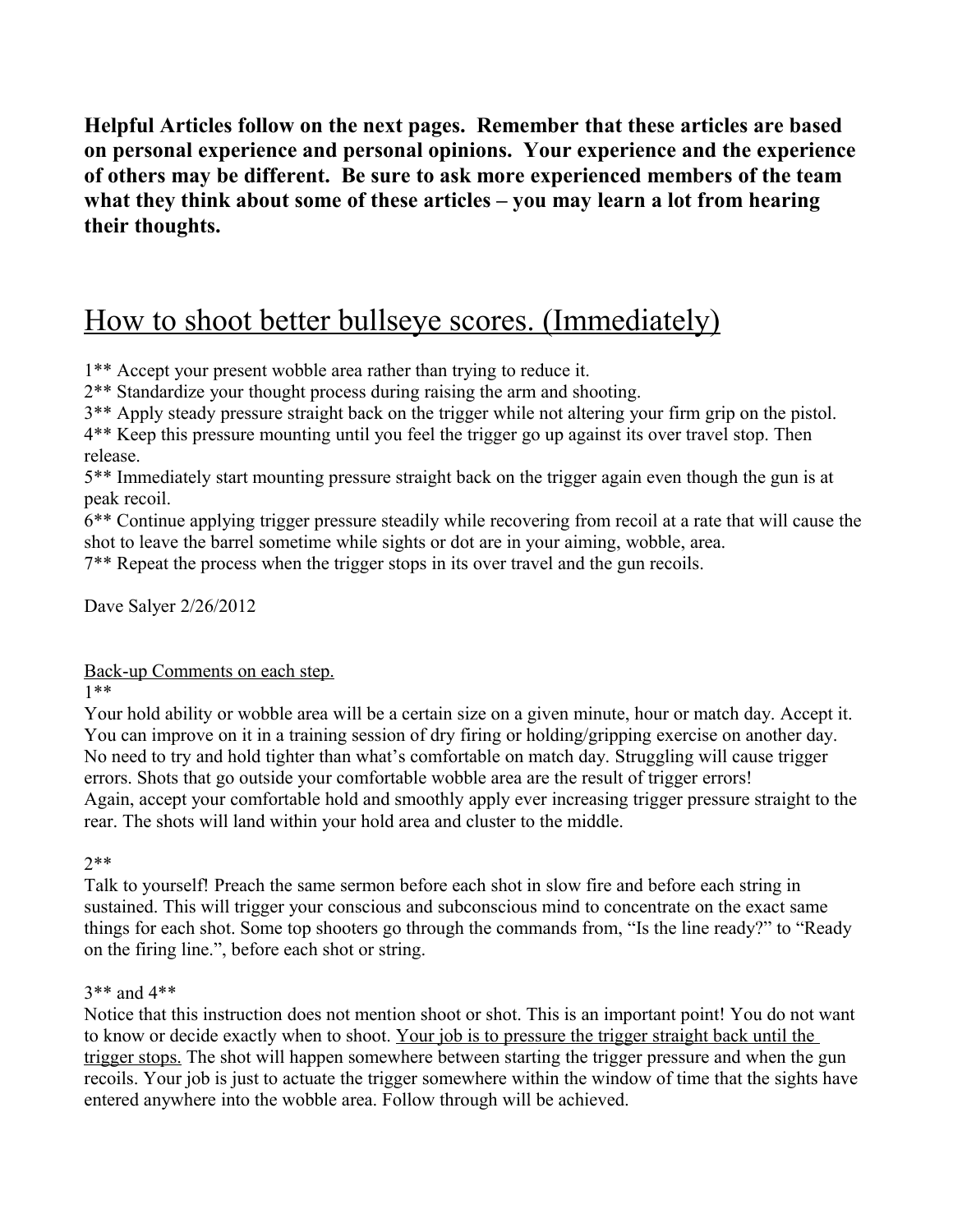### 5\*\*

As soon as the gun recoils restart the above process of applying pressure to the trigger and moving the sights or dot into the aiming area. This is recovery, not follow through

In slow fire, stop the recovery process there.

In sustained fire keep applying pressure to the trigger until it is stopped against the frame. Some call this keeping the trigger moving. If this is done without hesitation there will be plenty of time to squeeze off five shots in rapid fire without being rushed.

### 6\*\*

We often worry about time especially in rapid fire. We often take too much time trying to refine our aim in slow as well as timed. The hesitation associated with this causes trigger errors and bad shots. Each time the trigger pressure is stopped and restarted, the gun's angle changes away from the center of the target. Emphasize smooth unhesitating trigger pull rather than consciously emphasizing aiming. Your subconscious will help you do the pointing.

### Hand to eye coordination

We hear a lot about this being good for athletes. It doesn't work too well with shooters because we must do it backwards. We must take what we see and do hand and finger coordination to cause a shot to leave the barrel at the right time and direction. This is not so precise because what we think we are seeing is not real time but is actually recent history. Plus, it takes a finite amount of time for what's happening to reach the eye, move to the brain for processing and send a message to the trigger finger to pull the trigger. By the time the shot fires the sights have moved around somewhere else in the aiming area. (Hopefully)

So, again, we must start and continue trigger movement before we see a perfect sight picture. We can achieve almost perfect sight alignment with our eye by choosing the same grip on the pistol for each string. Then sight picture can be the less precise but adequate to keep our shot(s) inside our aiming area. Nature and statistics will make most hits cluster in the middle of our area.

Dave Salyer 2/26/2012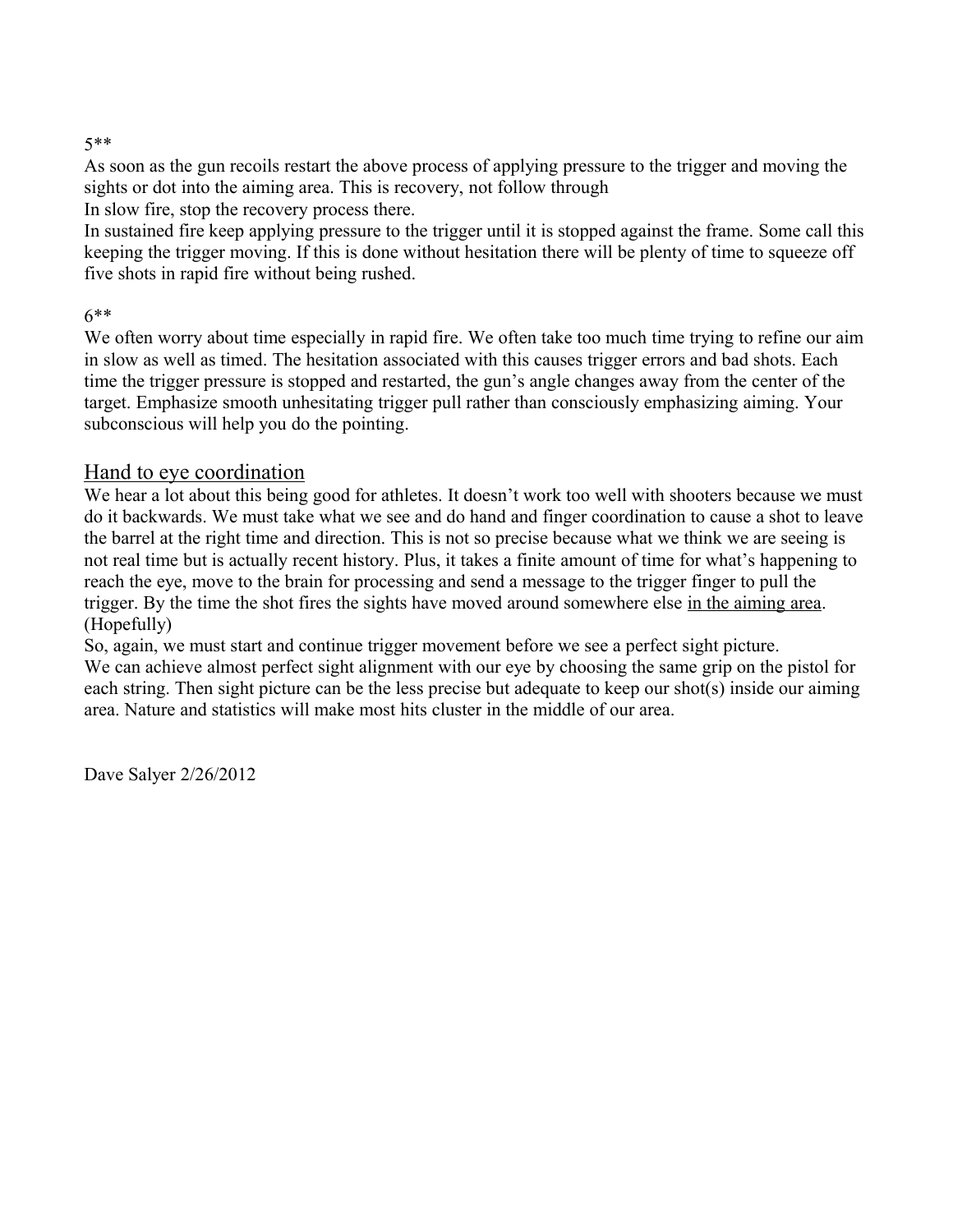## *TOP PISTOL SHOOTERS' BEST KEPT SECRET*

BY DAVID C. SALYER

DRY FIRING IS MORE BORING THAN WATCHING GRASS GROW. MOST EXPERT SHOOTERS DO IT SOMETIMES AND MOST SAY IT IS GOOD FOR SCORES. HOWEVER, ALMOST **NOBODY** DOES IT ENOUGH TO GAIN ALL OF THE POTENTIAL BENEFITS IT OFFERS.

SOMEONE SAID RECENTLY THAT, "**WHAT A TRUE CHAMPION DOES AND WORKS ON IN PRIVATE IS WHAT SETS HIM OR HER APART FROM THE OTHER COMPETITORS".** 

**COULD THIS PRIVATE ACTIVITY FOR PISTOL SHOOTERS BE DRY FIRING?**  MAYBE SO. MOST OF US CANNOT AFFORD THE AMMUNITION TO SHOOT ENOUGH TO REACH OUR POTENTIAL. QUICK ACCESS TO A RANGE AND THE SETTING ASIDE OF TIME FOR THE RANGE AND TRAVEL CAN ALSO BE A PROBLEM FOR MANY OF US.

FAMOUS ATHLETIC COACHES ARE KEENLY AWARE THAT PROPER TRAINING IS ESSENTIAL TO DEVELOP CHAMPIONS. AN IMPORTANT PART OF PROPER TRAINING IS DOING **ENOUGH** OF IT. DOING ENOUGH CAN ENSURE THAT ACTUAL COMPETITION SEEMS EASY COMPARED TO THE TRAINING.

MAYBE THAT FRIEND YOU PRACTICE WITH AND TRAVEL TO MATCHES WITH, WHO IMPROVES FASTER THAN YOU MOST OF THE TIME, IS "SNEAKING" AND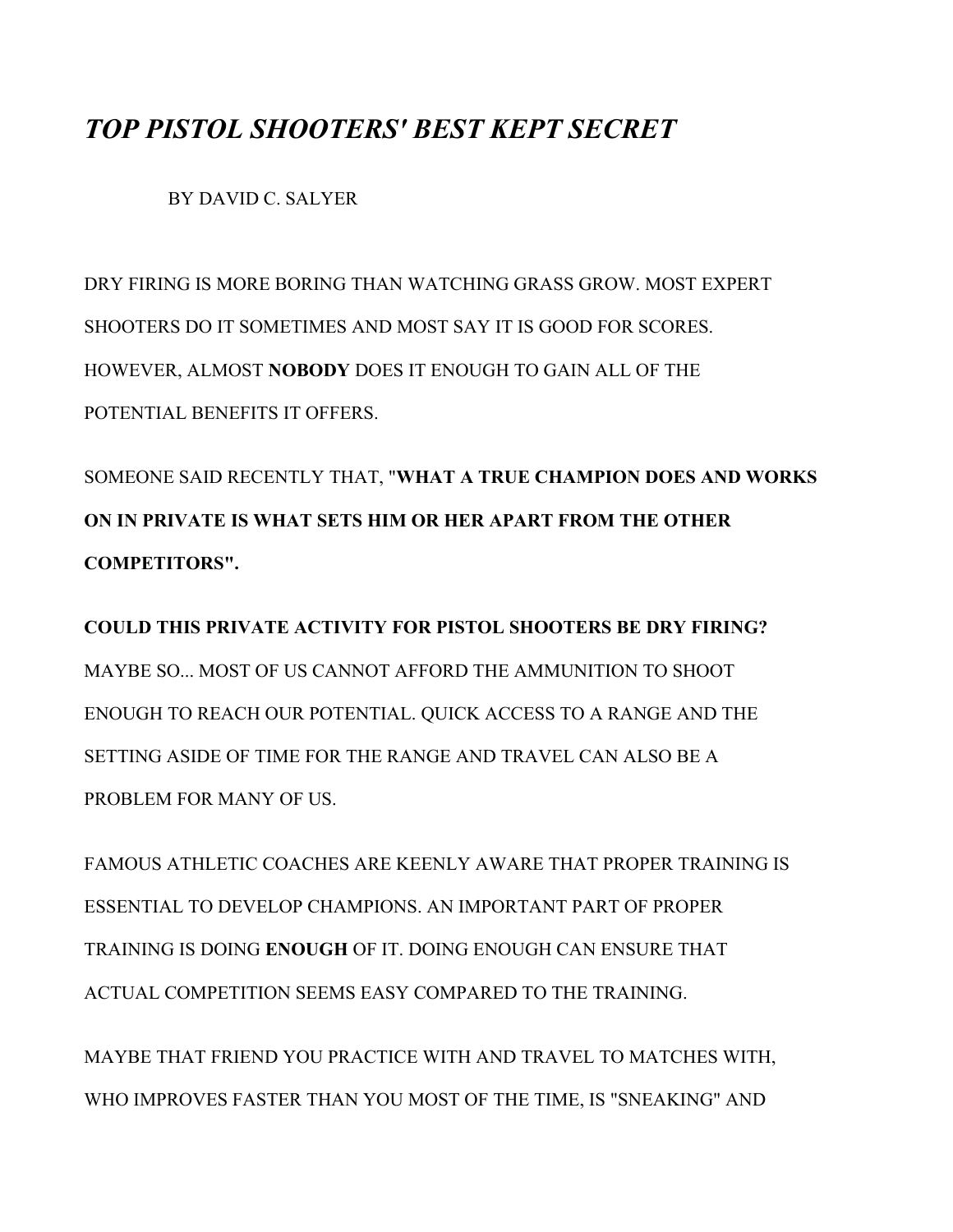DRY FIRING AT A SPOT ON HIS SITTING ROOM WALL WHEN HE HAS A FEW

MINUTES OF FREE TIME??

DRY FIRING CAN DO THE FOLLOWING TO IMPROVE SHOOTING ABILITIES:

\* TEACHES THE CONSCIOUS AND SUBCONSCIOUS MIND WHAT THE PROPER SIGHT PICTURE SHOULD LOOK LIKE.

\* ALLOWS ONE TO LEARN TO APPLY A POSITIVE AND STEADILY INCREASING PRESSURE TO THE TRIGGER WHILE MAINTAINING CORRECT SIGHT ALIGNMENT AND SIGHT PICTURE.

\* ALLOWS ONE TO SEE UNWANTED MOVEMENT AS THE HAMMER FALLS. THIS SUDDEN MOVEMENT IS THE SINGLE MOST PREVALENT ERROR CAUSING BAD SHOTS FOR NOVICE AND MASTER ALIKE.

\* IT CAN TEACH PATIENCE AND DILIGENCE REQUIRED TO MAKE GOOD SHOTS.

\* BUILDS UP THE MUSCLES THAT ARE MOST PRONE TO FATIGUE DURING A

STRING OF FIRE OR MATCH.

\* TONES UP MUSCLES AND TRAINS NERVES TO ALLOW ONE'S ARC OF MOVEMENT AND TREMBLES TO BE REDUCED. TO PROVE THE IMPORTANCE OF THIS, JUST TRY TO MAINTAIN GOOD SIGHT ALIGNMENT AND SIGHT PICTURE WITH THE PISTOL IN YOUR WEAKER HAND.

\* ALLOWS ONE TO LEARN TO GRIP THE PISTOL PROPERLY TO PREVENT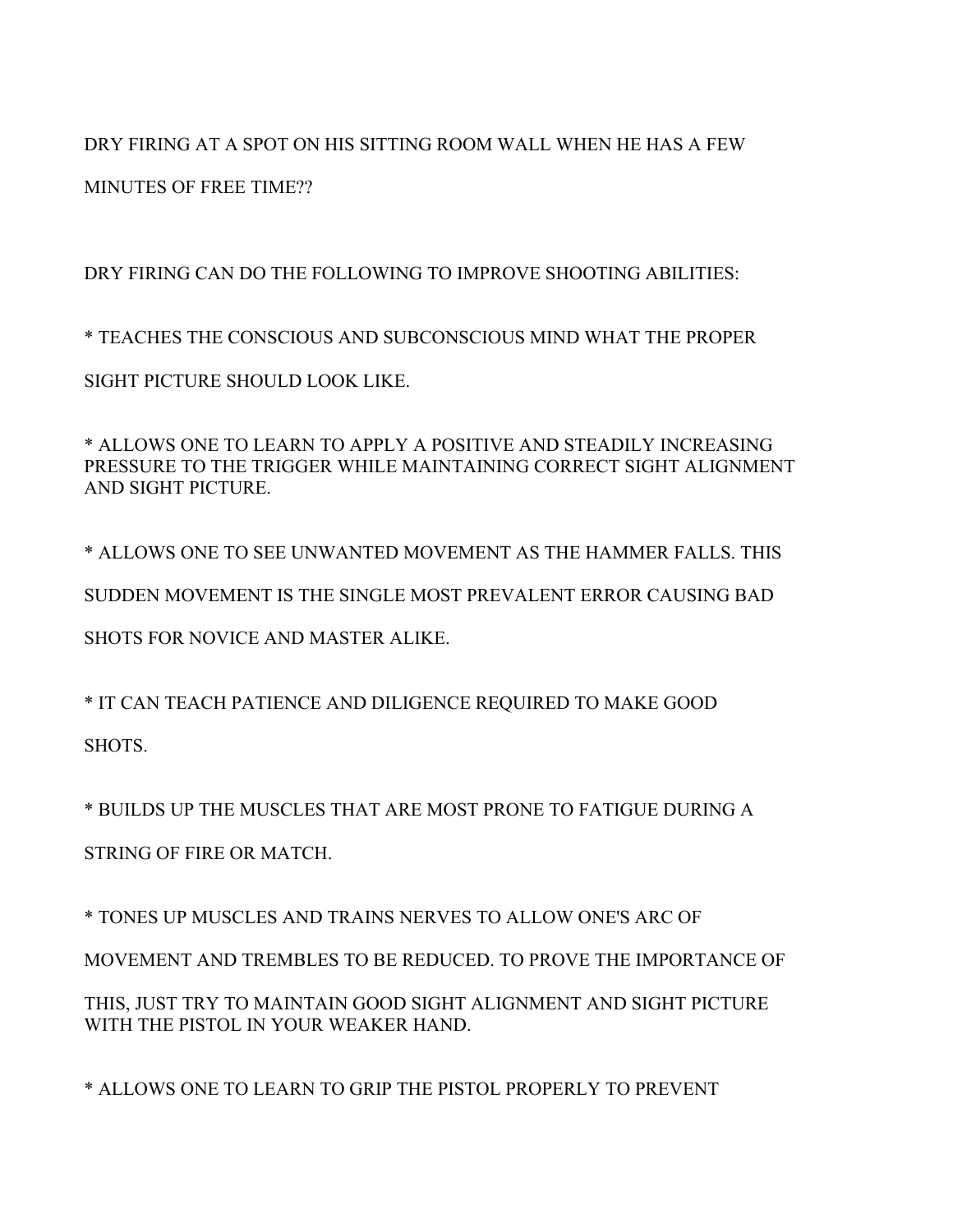LATERAL OR OTHER MOVEMENT AS THE SEAR SEPARATES FROM THE HAMMER NOTCH.

\* WHEN PRACTICED HUNDREDS OF HOURS OVER A SEVERAL WEEK PERIOD, DRY FIRING WILL TRAIN ONE TO NOTICE THE SLIGHTEST ERRORS IN GRIPPING THE PISTOL. (IT JUST WON'T FEEL RIGHT UNTIL IT IS PERFECT.) THE GRIP CAN BE A PERSONAL PREFERENCE IF IT MEETS THE GENERAL REQUIREMENTS, BUT IT MUST BE CONSISTENT SHOT TO SHOT AND STRING TO STRING FOR TOP PERFORMANCE.

\* IT CAN RAISE YOUR CONFIDENCE LEVEL AND IMPROVE YOUR WINNING ATTITUDE.

\* ONE'S SCORES, ESPECIALLY IN THE SLOW FIRE STAGES, WILL GO UPWARD. ALL HIGH MASTERS THAT I KNOW SHOOT HIGHER SLOW FIRE SCORES THAN THE REST OF US.

THE AUTHOR CAME TO THESE CONCLUSIONS RECENTLY AFTER AN 18 YEAR PERIOD OF COMPETITIVE SHOOTING AND DRY FIRING. DURING THE LAST YEAR AND A HALF THE WRITER HAS DONE **MUCH** MORE DRY FIRING AND ALMOST NO SHOOTING! DRY FIRING IS NOT QUITE SO BORING IF YOU LIVE IN A SOCIETY WHERE PRIVATE OWNERSHIP OF AMMUNITION, MUCH LESS GUNS, CAN GET YOU THE DEATH PENALTY! THE WRITER IS AN AMERICAN EXPATRIATE WHO WILL COMPLETE A TWO TO THREE YEAR ASSIGNMENT IN MAINLAND CHINA IN 1996.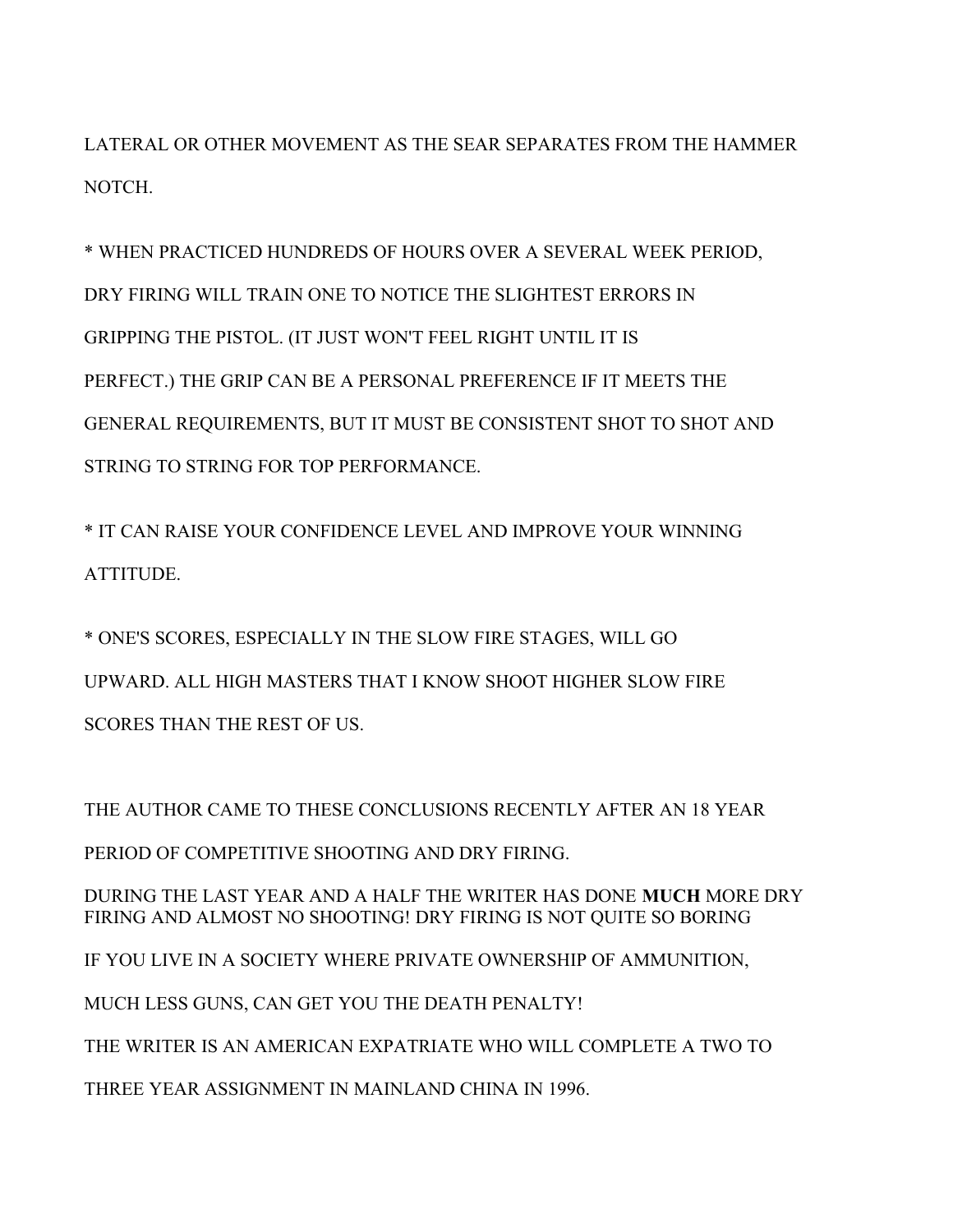YOU MIGHT ASK, "HOW CAN YOU DRY FIRE WITHOUT A GUN?"

IT WASN'T EASY, BUT IT CAN BE DONE... MY WIFE BOUGHT ME A

COUNTERFEIT (TOY).45 "GOLD CUP" WHILE WE WERE ON VACATION IN

HONG KONG. IT IS MOSTLY PLASTIC BUT HAS ENOUGH STEEL AND LEAD

ALLOY PARTS TO MAKE IT ABOUT THE SAME WEIGHT AS THE COLT GOLD

CUP. THE TRIGGER AND HAMMER ACTION FELT ABOUT LIKE AN

OFF-THE-SHELF "GOVERNMENT" MODEL. I LIGHTENED THE PULL TO 3.5

LBS. BUT MADE NO ATTEMPT TO MAKE THE ACTION SMOOTH. WHEN I

VISITED CAMP PERRY LAST JULY I BOUGHT AN AIMPOINT 3000 ELECTRONIC DOT SIGHT FOR IT. MY FRIEND DAVE CRUMP OF ROCK HILL S.C. MADE A

MOUNT TO FIT THE "PISTOL". (MR. CRUMP SPECIALIZES IN MAKING .22

CALIBER MATCH BARRELS FROM HART PRECISION BLANKS TO FIT MOST

TARGET PISTOLS.) DRY FIRING WITH THE AIMPOINT WAS A BIG

IMPROVEMENT OVER OPEN SIGHTS FOR THE WRITER DUE TO THE AGE OF HIS EYES AND THE LOW WATTAGE RESTRICTIONS ON HOME LIGHTING

"ENCOURAGED" BY THE CHINESE GOVERNMENT.

EXTENSIVE DRY FIRING HAS BEEN PRODUCTIVE FOR THE WRITER. HE CAN HOLD HIS ARM OUT AND SNAP THE "PISTOL" FOR UP TO 3 HOURS AT A TIME WITH LITTLE FATIGUE. THE AIMPOINT ALLOWS HIM TO VERIFY THAT HIS ARC OF MOVEMENT HAS REDUCED SIGNIFICANTLY, AND UNWANTED MOVEMENT AS THE HAMMER FALLS IS GREATLY REDUCED.

IT REMAINS TO BE SEEN IF THE INCREASED CONTROL CARRIES OVER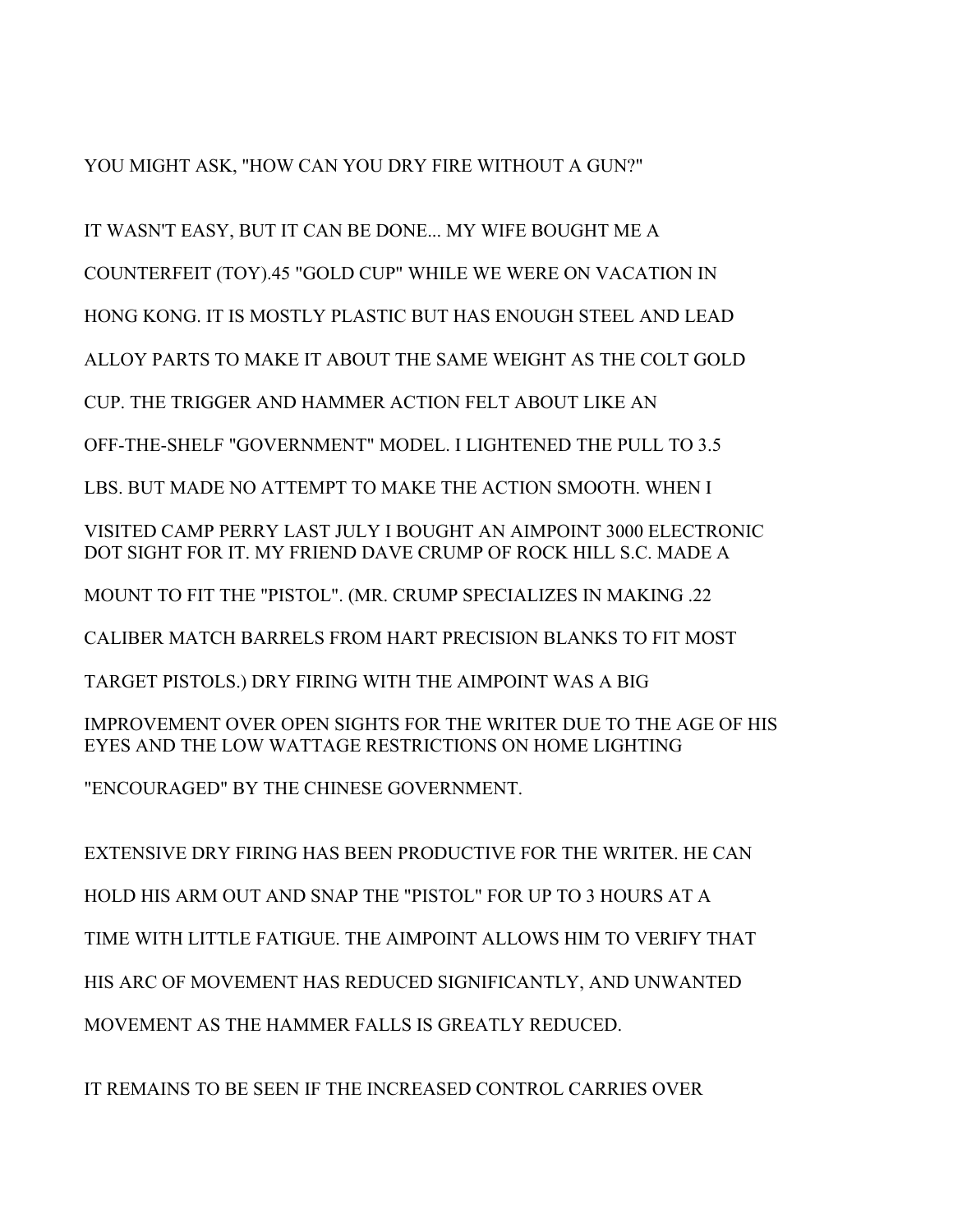TO CAMP PERRY IN JULY. CONFIDENCE IS HIGH IN APRIL!

4/25/95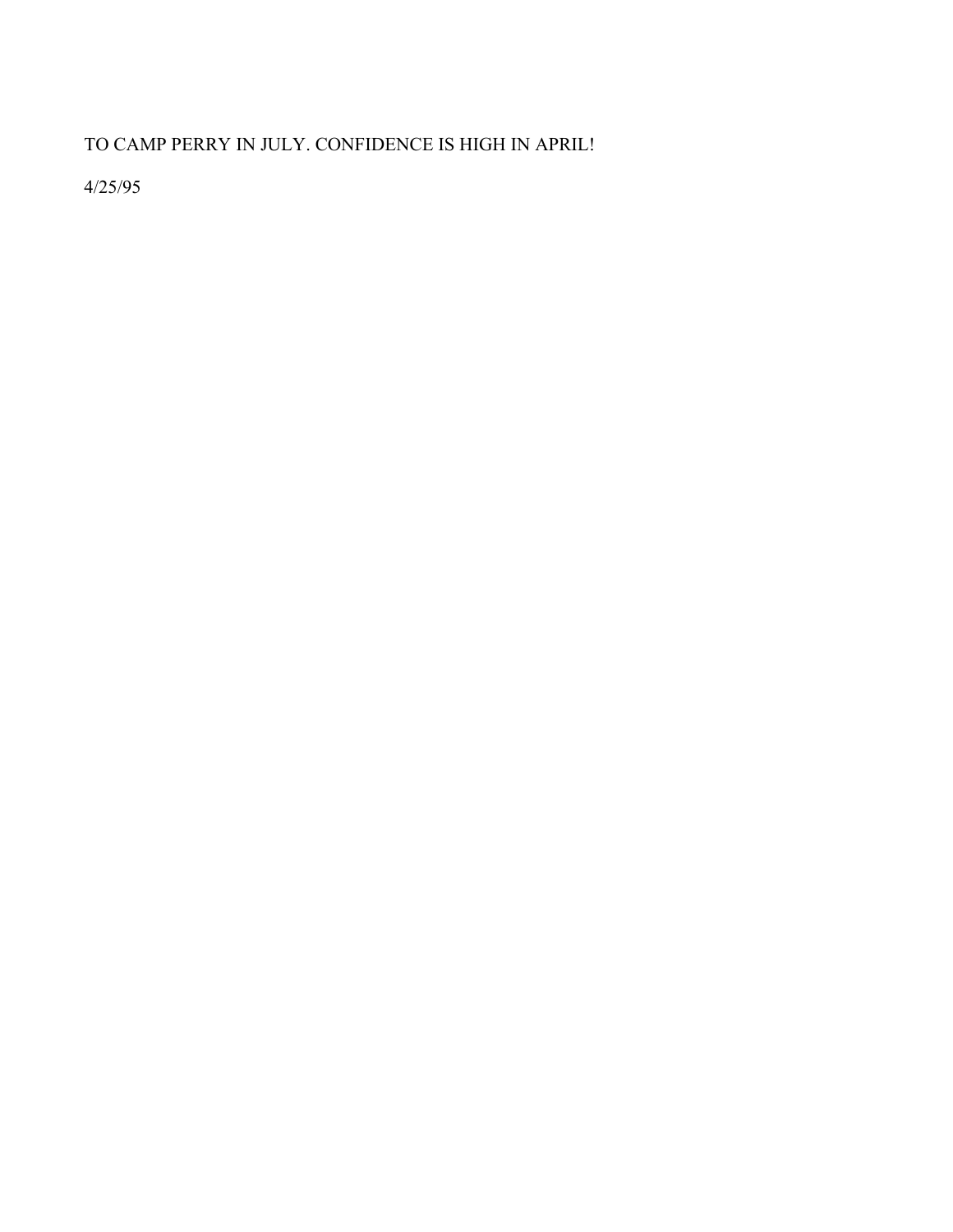An Explanation of Area Aiming Dave Salyer www.bullseyepistol.com

Question: I am a relatively new pistol shooter who reads everything I can on the art of pistol competition. Please explain the term "area aiming" in ordinary, everyday terms to help me get a better grasp of its meaning.

Answer: Area aiming is a term used by better pistol shots to describe an important part of the process of firing a well-aimed shot, with confidence that it will end up in or near the center of the bullseye. Aiming area can be described as the area projected on the target by the front sight or scope dot as viewed by the shooter. For example, you point an electronic red dot sight at a target down range and make a mental note of the extreme movements of the dot. Maybe it is moving back and forth and up and down inside an approximate circle the size of the 7-ring. The area of this observed imaginary circle would be your personal aiming area capability on this day.

The 10-ring is so small it is nearly impossible for any shooter to hold his front sight, or red dot inside an area the size of that circle for an entire competitive event. So, the shooter has two choices. He/she can try to fire the pistol as the sight moves into the 10-ring, or place the center of his personal aiming area over the 10-ring and carefully apply pressure to the trigger until the shot leaves the pistol.

Area aiming is the more logical choice for just about all pistol shooters, but this requires some explanation. It is sad that so much has been written about the six-o'clock hold, which defines an infinitely small spot. Sounds great but is not practical for off-hand shooting. The reason is that no mortal can hold the pistol absolutely still, or consistently "grab" a shot when the sight is momentarily on the exact desired spot.

The good news is that it is not at all necessary to hold the pistol still, even though it is desired. Area aiming means that you just hold the pistol within an arc of movement that is COMFORTABLE and EASY for you! Of course, you want to center your personal aiming AREA about the target center.

Shouldn't I always be trying to reduce my aiming area while in competition?

NO! Absolutely not during competition! This will cause anxiety and distracts from proper trigger movement resulting in those awful shots that land outside your personal, comfortable aiming area. This is when and where most points are dropped.

Remember this. Nobody can consistently shoot a group smaller than his personal minimum arc (or area) of movement. Even the handful of people who can hold tenring and follow through at 50 yards will shoot a few nines due to minor trigger control errors and bullet dispersion. These few shooters are the 2670 shooters, because they can control the hammer drop while keeping the front sight in their comfortable area of hold. They don't disturb pistol sight alignment or target picture as they actuate the trigger/hammer mechanism.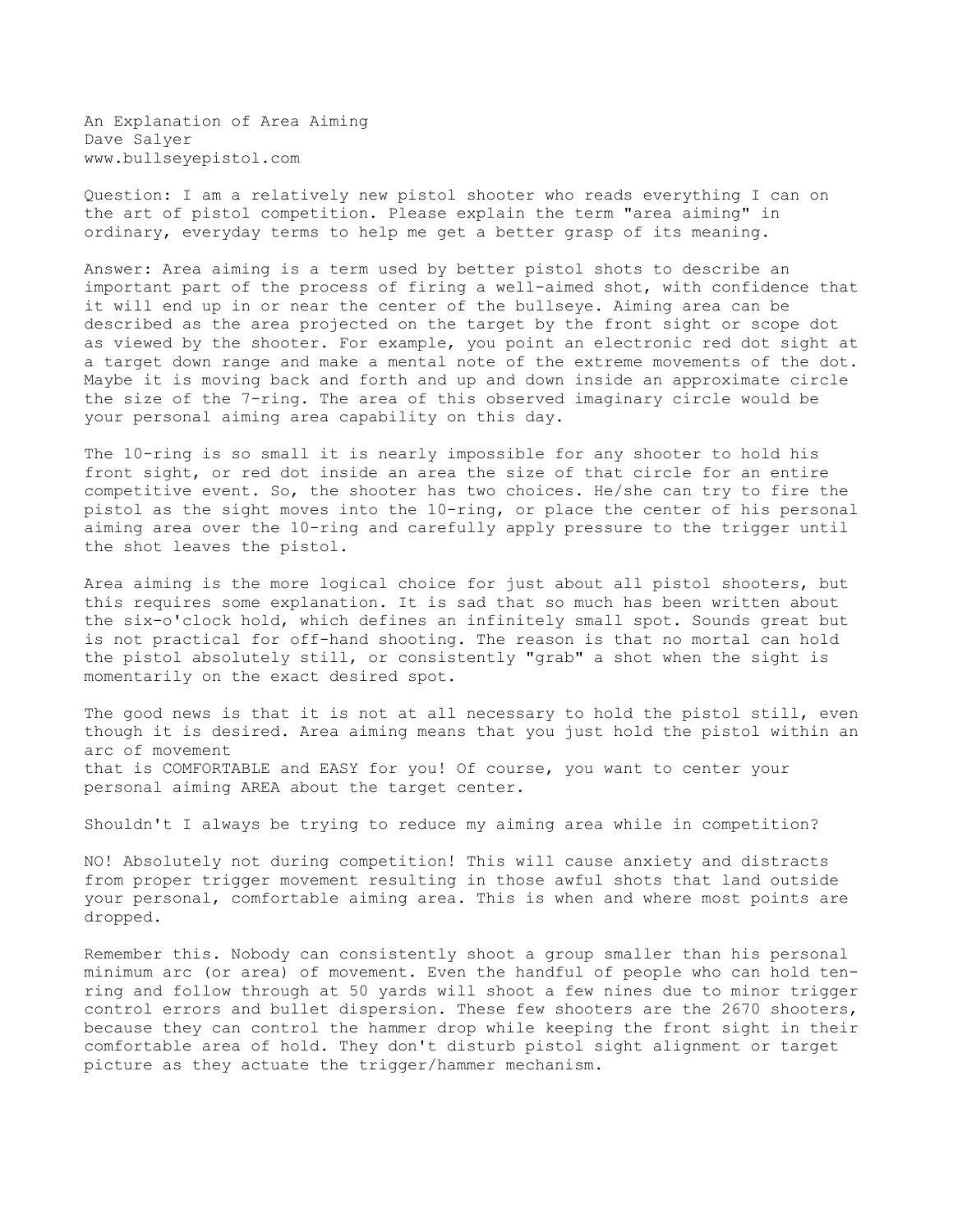The saving grace for the rest of us is that the bullets tend to cluster about the center of our personal aiming area. Nature invented statistical distribution to do just that. For example, If a golfer is within reach of a hole and swings comfortably, the ball is more likely to go into the cup than any other single, random point you can pick. In bullseye shooting, with a zeroed pistol the bullet is more likely to go into the x-ring than any other random spot you can pick.

So, hold the dot within your personal comfortable area centered about the xring. Press the trigger smoothly toward the web of your hand until the bullet has safely hit the target. Then return the dot or front sight to that aiming area immediately. This will help ensure a habit of following through. Let nature do the hard work for you.

Can you explain why the shots will tend to cluster in the middle of my aiming area?

The front sight or dot will move randomly in your aiming area. As it approaches the outer edge of your "circle", your mind will immediately tend to send it back across the middle toward the other extreme. Kind of like a star pattern of movement. As it crosses the middle of the target, your subconscious (or conscious mind) will not be trying to correct anything. Thus the dot or sight will spend more time in the middle than at the extreme edges of your aiming area. The shot is more likely to break during this time, than at the edge of your area. You must not decide to help the shot fire at this time as you are very likely to change the angle of the pistol, slightly. This is my definition of "grabbing" for a 10 and getting a 6.

When should I try to reduce my aiming area?

This must all be done in training rather than in competition! This is important! Do most of this after you have improved trigger control by dryfiring and exercising your arm, wrist and hand with a 5 pound weight. Dryfiring, while standing at the 50 yard line, is the best way to do this. You can measure (observe) your improvement by watching the front sight or red dot move around in this area.

Shooting does less to improve your hold, compared to dry-firing where you can see what is happening. Fortunately, dry-firing costs less! Unfortunately, It is so boring that few heed this advice religiously. If you want to be a champion, follow this advice! I honestly believe that the basic secrets are in this spiel.

I hope this inspires you to become a champion!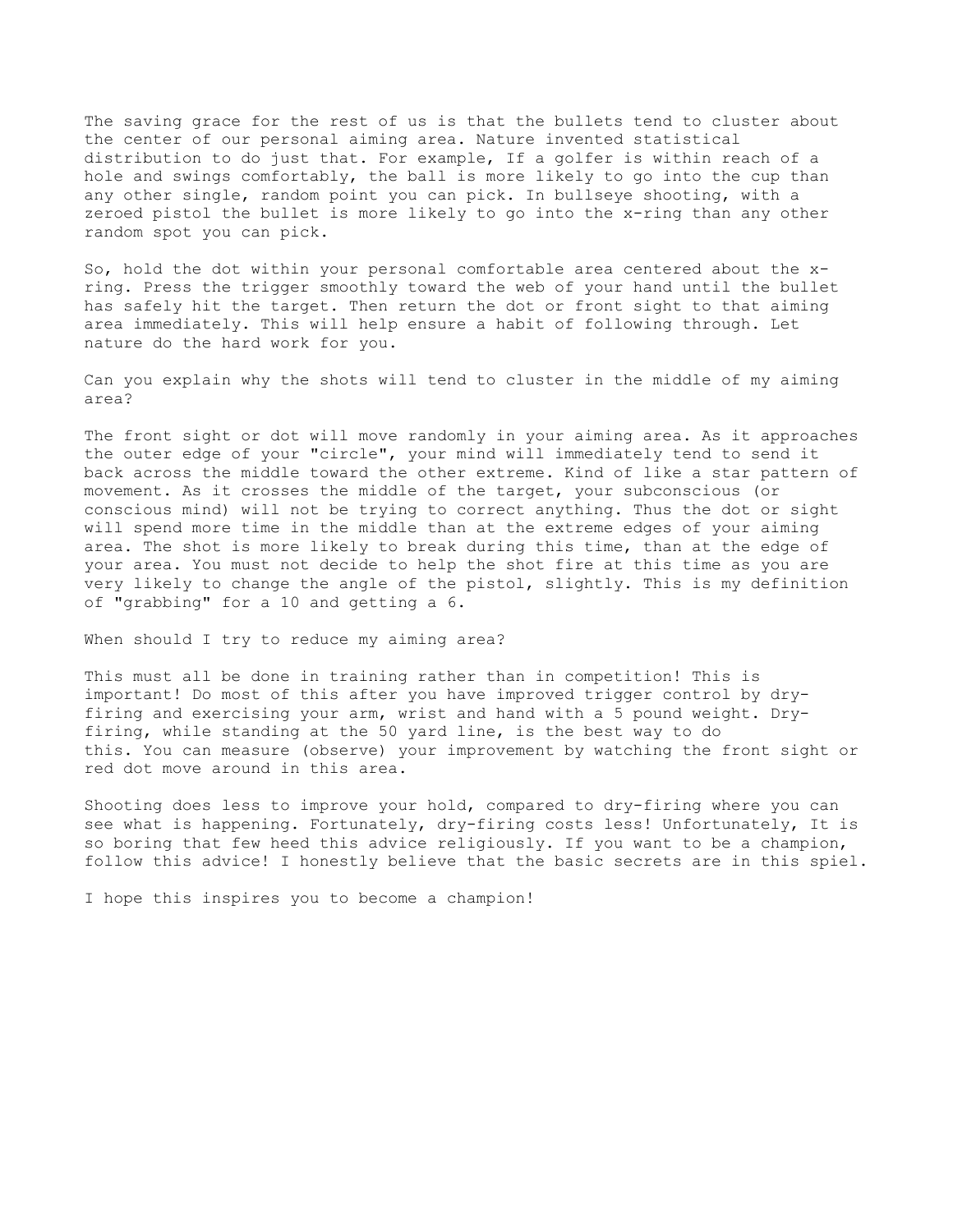## Another version of Shooting Fundamentals: **B.R.A.S.S**

1. **B**reathe

Your breathing should be steady, and each time you fire the gun, try to be at the same point in your breathing cycle, whatever is most comfortable for you. For example, some people feel comfortable letting the trigger "break" when they are [briefly] holding their breath after taking a deep breath and exhaling 1/3 of the air out of their lungs.

2. **R**elax

You must relax by doing some deep breathing before you shoot, and by thinking positive thoughts. Relax your body and take a comfortable stance relative to the target, holding your gun the same exact way each time and touching the same part of your finger to the trigger. Grip the pistol firmly, as you might shake someone's hand, but not too hard.

3. **A**im

Remember to **focus on the front sight post**, not so much on the rear sight post or the target. Focus intently on the front sight post, and you will shoot more accurately.

4. **S**queeze

Squeeze the trigger (do not pull it or jerk it) straight back towards your body. This should be a smooth, constant motion. Once you have your sights lined up with the target, start squeezing the trigger firmly until it "breaks" and the shot goes off.

5. **S**urprise

You should be surprised when the shot goes off, as you are focused on the front sight post and not on the target, the rear sight post, or on the trigger. Remember, the law of averages says that if your sights are lined up correctly on the target, you will hit it most of the time. So, your main goal is to let the weapon remain aimed at the target while the trigger squeeze is happening.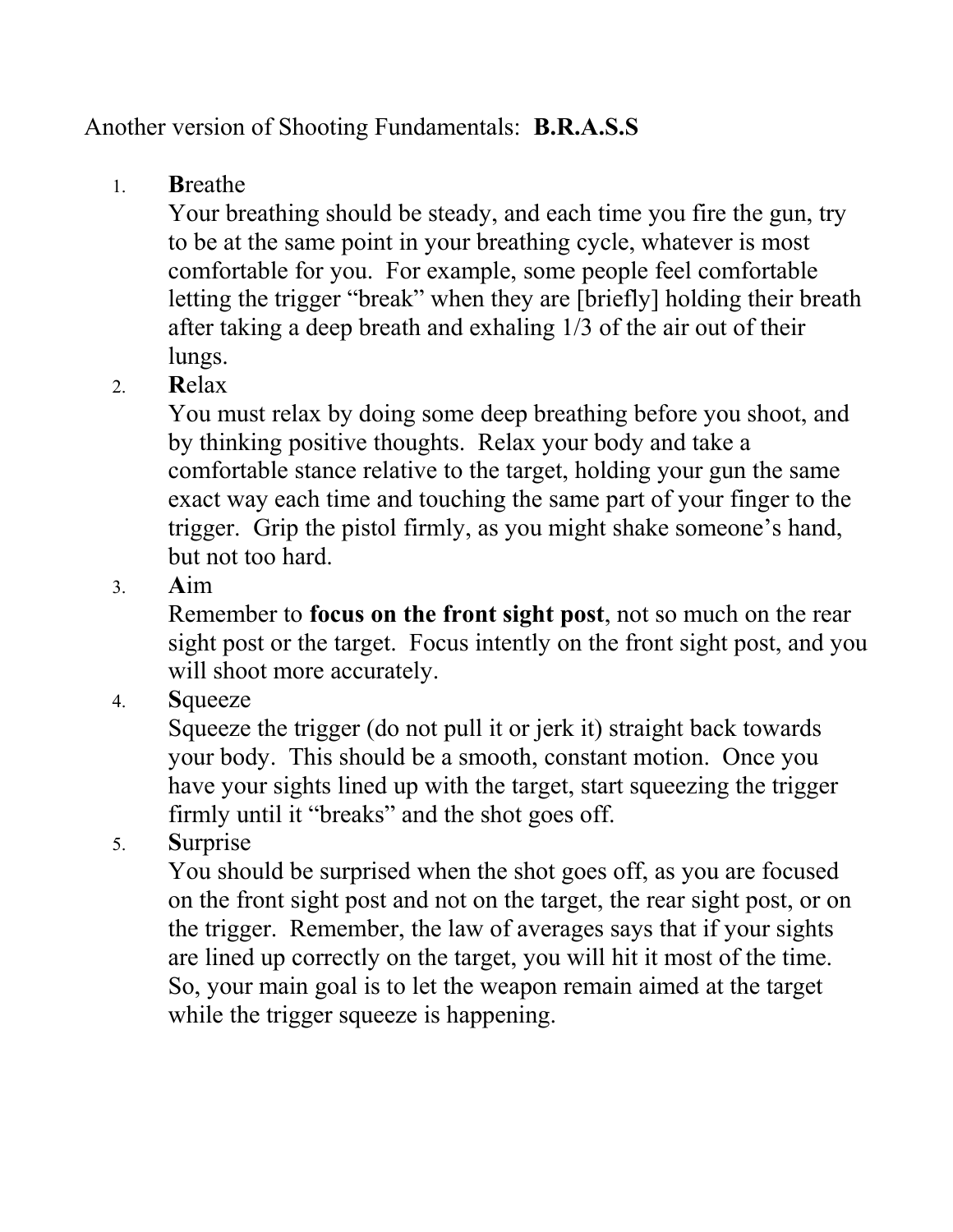Now, let's talk about sight picture.

A perfect sight picture. Notice, only the front sight is in clear focus.

If the sights are aligned and pointed at the target, you will hit it. With a pistol, a small error in sight alignment means you will not hit your target, so pay attention to the **FRONT SIGHT**.

Here are some examples of sight pictures that need improvement: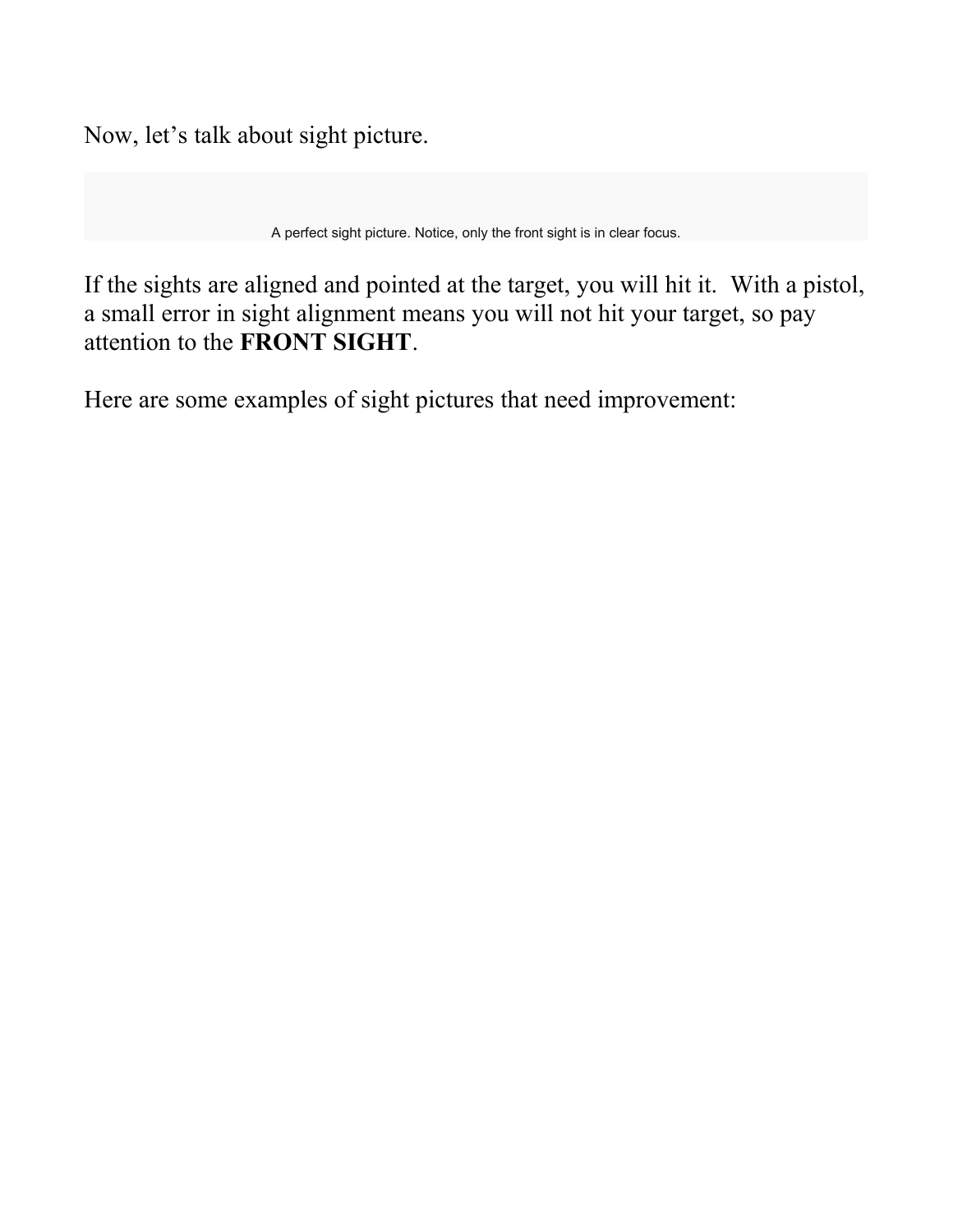### The Wheel of Misfortune

Every day of the shooter's life brings a new lesson. Identifying errors are crucial in order that these lessons be learned. The following chart can help pinpoint such basic flaws in a shooter's technique by analyzing group locations. As printed, it is for a right-handed shooter. (A left-hander's chart would be mirrored horizontally.)

## Top Ten Bad Habits of Shooters

1. Not Looking at the Sights. This quite frequently is listed as "looking at the target." A shooter may be focusing his eye on neither the sights nor the target, but since he does not see the target in clear focus he assumes he is looking at the sights. You must concentrate on **THE FRONT SIGHT POST**.

2. Holding Too Long. Any adverse conditions that interrupt a shooter's ability to "hold" will cause him to delay his squeeze, waiting for conditions to better. As soon as you are on target, begin your trigger squeeze process. If you try and "wait" until the sights are in the exact center of the target, you will be doing something counter-productive. By the time your brain receives a signal from your eye, processes the fact that the sights are perfectly aligned, and sends a signal to your finger to squeeze the trigger, it is very unlikely that your sights will still be aligned in the dead center of the target. "Trust your wobble" and focus on smooth trigger squeeze and try to disturb the sights as little as possible while you do it.

3. Inconsistent Grip or Position. Your grip has a dramatic effect on the consistency of the position of your trigger finger. Suffice to say that you cannot fire a decent score with any gun at any range if you continually change your grip or position.

4. Finger not placed correctly on the trigger. You must apply pressure to the trigger straight to the rear and wait for the shot to break. Be certain that the gun is centered in your grip, with your finger resting comfortably on the trigger. If your grip causes your trigger finger to be placed too "deep" into the trigger well or not deep enough (too "shallow"), this can cause you to put more pressure on one side of the trigger than the other, causing deflection of the barrel off to the opposite side and causing a miss.

5. Jerk or Heel. The application of pressure either with the trigger finger alone or in case of the heel, pushing with the heel of the hand at the same time.

6. Anticipation. Anticipation can cause muscular reflexes of an instant nature that so closely coincide with recoil that extreme difficulty is experienced in making an accurate call. "Flinching" before the shot is one symptom of anticipation. In order to eliminate anticipation, you must SMOOTHLY make the trigger "roll" straight to the rear, and make the trigger "surprise" you to a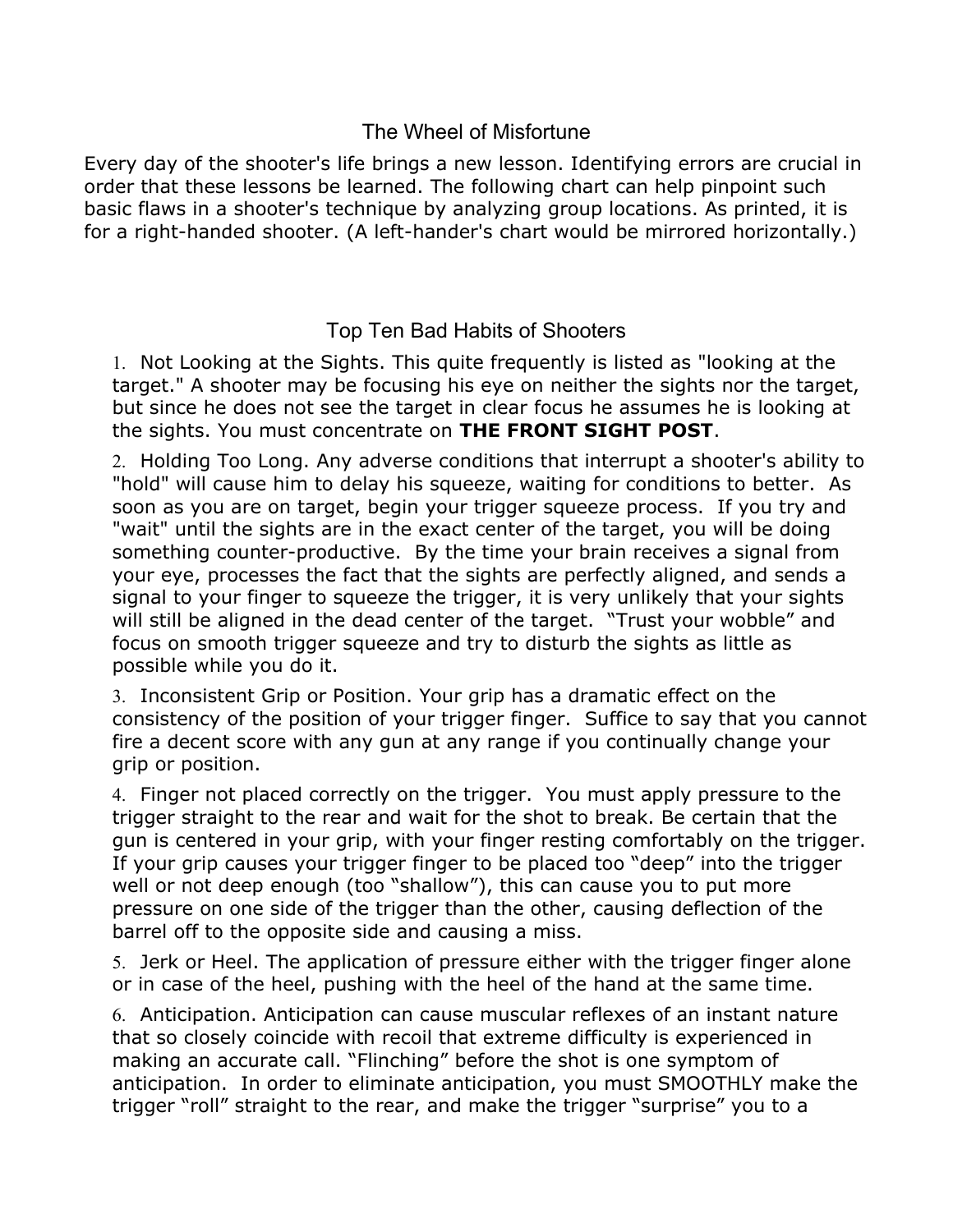certain degree when the gun goes off. It shouldn't be a total surprise (you loaded the gun, you pointed it at something, you squeezed the trigger), but you must be increasing trigger pressure smoothly (read: slowly) enough that the EXACT MOMENT the gun goes off is not easily predictable to you.

7. Loss of Concentration. Remember that concentration is important. If you are feeling flustered, nervous or overwhelmed, unload the gun and put it down. Rest, get your head together and try again in a few minutes.

8. Anxiety. You work and work on a shot, meanwhile building up in your mind doubt about the shot being good. Finally you shoot just to get rid of that particular round so you may work on the others. Be patient, and RELAX. Just "let it happen," don't try and force it to happen.

9. Laziness. This is a mental fault more than a physical one, which results in your accepting minor imperfections in your performance which you could correct if you worked a little harder. The end result being you hope you get a good shot. Just like you hope you will get an extra tax refund, and you will get one just about as frequently as you get the other.

10. Lack of Follow Through. Follow through is the subconscious attempt to keep everything just as it was at the time the shot broke. In other words you are continuing to fire the shot even after it is gone. Follow through is not to be confused with recovery. Merely recovering and holding on the target after the shot is no indication that you are following through. Think of this as what a pitcher does each time he throws the ball – he always ends up in the same consistent position after the pitch, which helps with his consistency in placing the ball inside the "strike zone." Basketball free-throw shooters, who depend on a high percentage of well-aimed shots, also place a large emphasis on follow-through; you can see them hold their hands in a "follow-through" position for several seconds after they release the ball.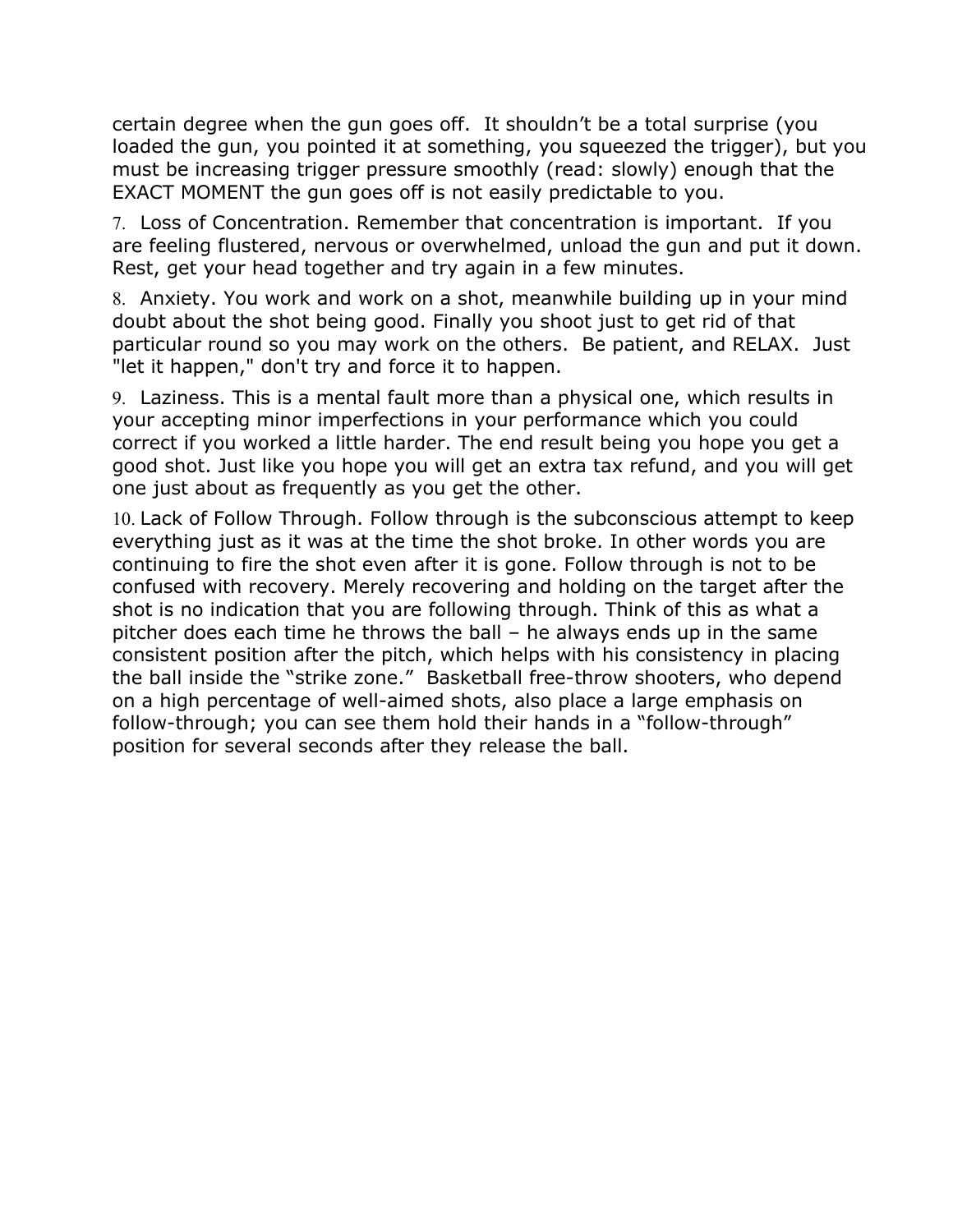### **This section contains a variety of drills that you can use when practicing. Most of the best drills are all about self-discovery and finding things out.**

### At home exercise: Weight training

Purpose: Build up arm strength for match endurance and Improve fine muscle control Task description: With a small dumbbell (3-5lbs), lift with shooting hand to your standard aiming position. Make small elongated vertical figure-8 for 20 seconds. Rest. Repeat but make a small elongated horizontal figure 8. Repeat above description 20 times or until arm is tired.

At home exercise: Dry fire drill (any caliber) Purpose: Train hand and arm muscles to pull the trigger. Hammer should fall without disrupting sight alignment

Task description: In a safe area, make sure gun is not loaded and insert a dry fire plug/snap cap in chamber of pistol. Align stance to point at blank wall. Visualize perfect sight picture and trigger squeeze through hammer drop. Raise pistol and aim at wall. Maintain sight picture and squeeze trigger without disrupting the sight alignment just like you visualized. Repeat above description 20 times per session, twice a week minimum

### At the Range Drills:

1) The Classic Blank Target Drill. This drill is all about trigger control. Place a full sized target backwards in the frame at fifty yards (or 25 if that's as far as your local range goes). You shouldn't be able to see anything on its face; no bullseye or scoring rings. Then shoot 10 slow fire shots on it for a minimum group. Simply shoot at the center of the target. What the shooter needs to do is pretend they're dry firing, but the gun's LOADED. Every attempt should be made to make each and every release well executed.

This drill forces you to know what your actual spread is during slow fire. Over the course of several weeks, you'll slowly start to see an improvement in group size. Don't look through the scope during this drill, put it away. And if for some reason you can see a pattern while shooting, never start chasing holes. You want to walk up to the target to see your results.

### Compare with a repair center ... 93-2X?

A shooter who can't manage their group size will never do well during slow fire. As well, it forces the shooter not to chase their shots or use Kentucky-windage. It reinforces the process of good trigger control regardless what's seen within the sight picture.

By the way, this drill is so dull and boring its mind numbing. But, it works.

2) The One Shot Drill. As mentioned above one shot drills work handily for anyone not getting their first shot off timely and accurately.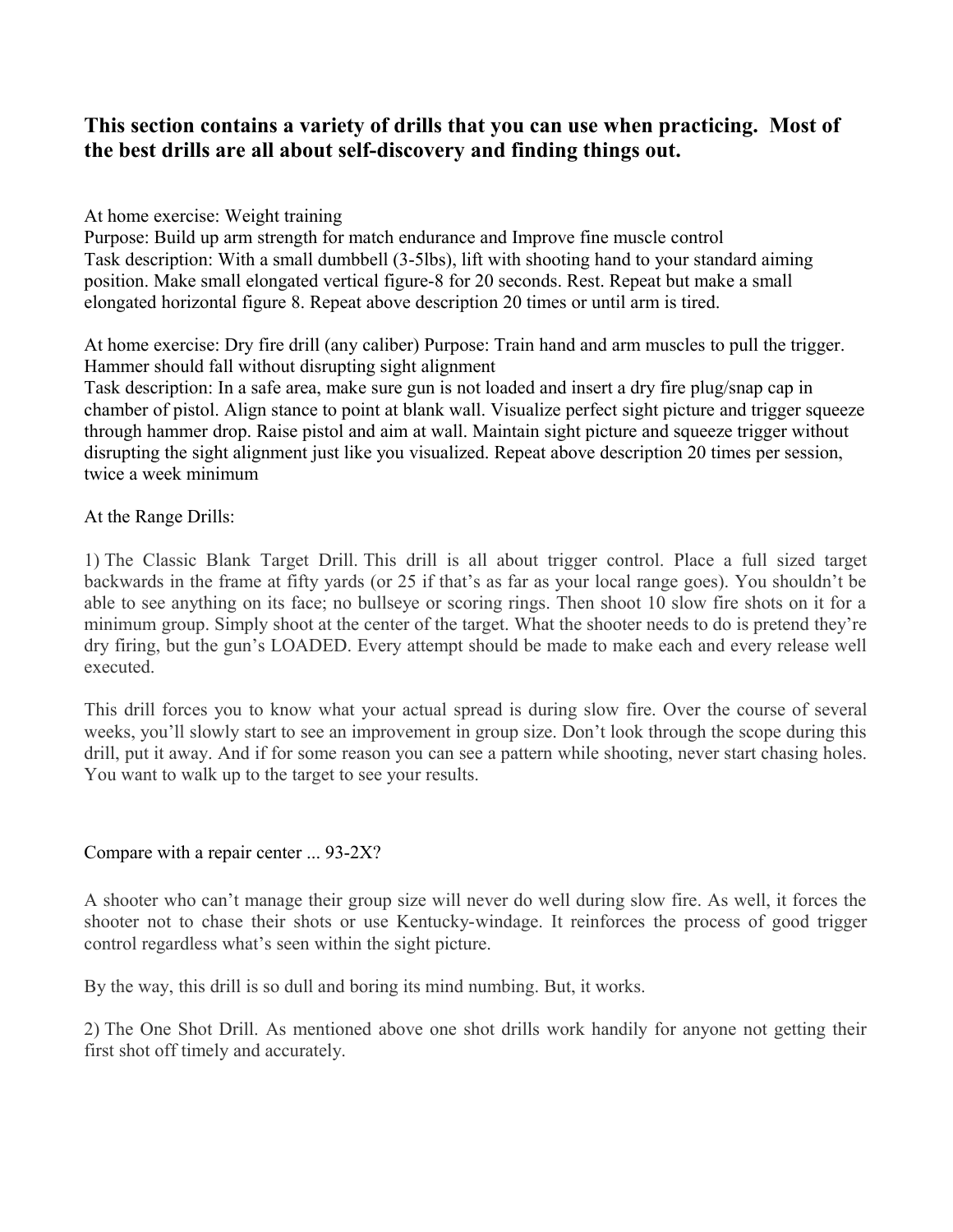At the 25 yard line, simply set the target timer for a 2 seconds face. Your mission is to release one round into the 10-ring. It should be done leisurely but without hesitation. Be emotionally prepared on the firing line but don't force anything.

Sounds simple enough, right? Just keep doing it until you can shoot 10 consecutive shots, one shot at a time, into the 10-ring. And if you can't, just keep at it until you can.

Expect to fail. But once you mastered this drill not only will your sustained fire scores increase, so will your confidence while on the short line.

3) Shooting Thru the Donut Hole. Regardless whether you're using a .22 or .45 this drill enhances your ability to quickly get up to speed on the short line.

Cut out the 10-ring from several sustained fire repair centers. Then place one on the backer at 25 yards with a corresponding hole. Yes, daylight should be seen through the target. Then go about and shoot some timed and rapid fire. Aim into the open area in either timed or rapid fire fashion.

Your goal is to try and avoid hitting the 9-ring.

Most novice shooters are quickly surprised to find out the vast majority of their shots fly right through that big gaping hole. And it does look like a big hole by simply viewing it from the firing line.

Many shooters using this drill discover their skill levels are much better than currently perceived. And it's a confidence builder that easily translates to future matches.

Will there be an occasional failure? Sure. But the shooter's attention should be placed on how well they performed with most shots. Shooters who use this drill sometimes get a unique epiphany. [I won't ruin it for ya. You've got to find out for yourself.]

4). **Last shot no Pew**. In your magazine when shooting timed and rapid fire drills, load one dummy snap cap round and four live rounds on top of that. When you get to your  $5<sup>th</sup>$  shot, you'll be able to clearly see if the sights are moving or whether you are moving the gun as the hammer falls. This is a great self-discovery exercise.

5). **10 10's Rapid Fire**. Goal of this drill is to build confidence on being able to deliver 10's during Rapid Fire. Shoot 10-second strings of 5 rounds each, checking the target after 10 rounds. Fire additional 5-round strings until you have 10 10's on target. Repeat drill until you can get 10 10's in a row with just 2 strings of 5. The goal is to be able to get 10 10's in a row. Even if you don't make the goal your scores will improve. This drill can also be used for Timed Fire improvement.

6). **National Match Course**. This is a simple drill but can be used to track your improvement and see where you are in your development. During your practice session, shoot 10 shots slow fire, followed by 10 timed fire and 10 rapid fire. Remember that the timed and rapid fire should be 2 strings of 5 shots each. Do the slow fire even if you're at a range that only goes to 25 yards. Just use the timed & rapid fire repair center. Once you get bored with doing this drill, try some variations. In one variation, you can keep score just by counting the 10's, and compare your 10-count to last session's count. In another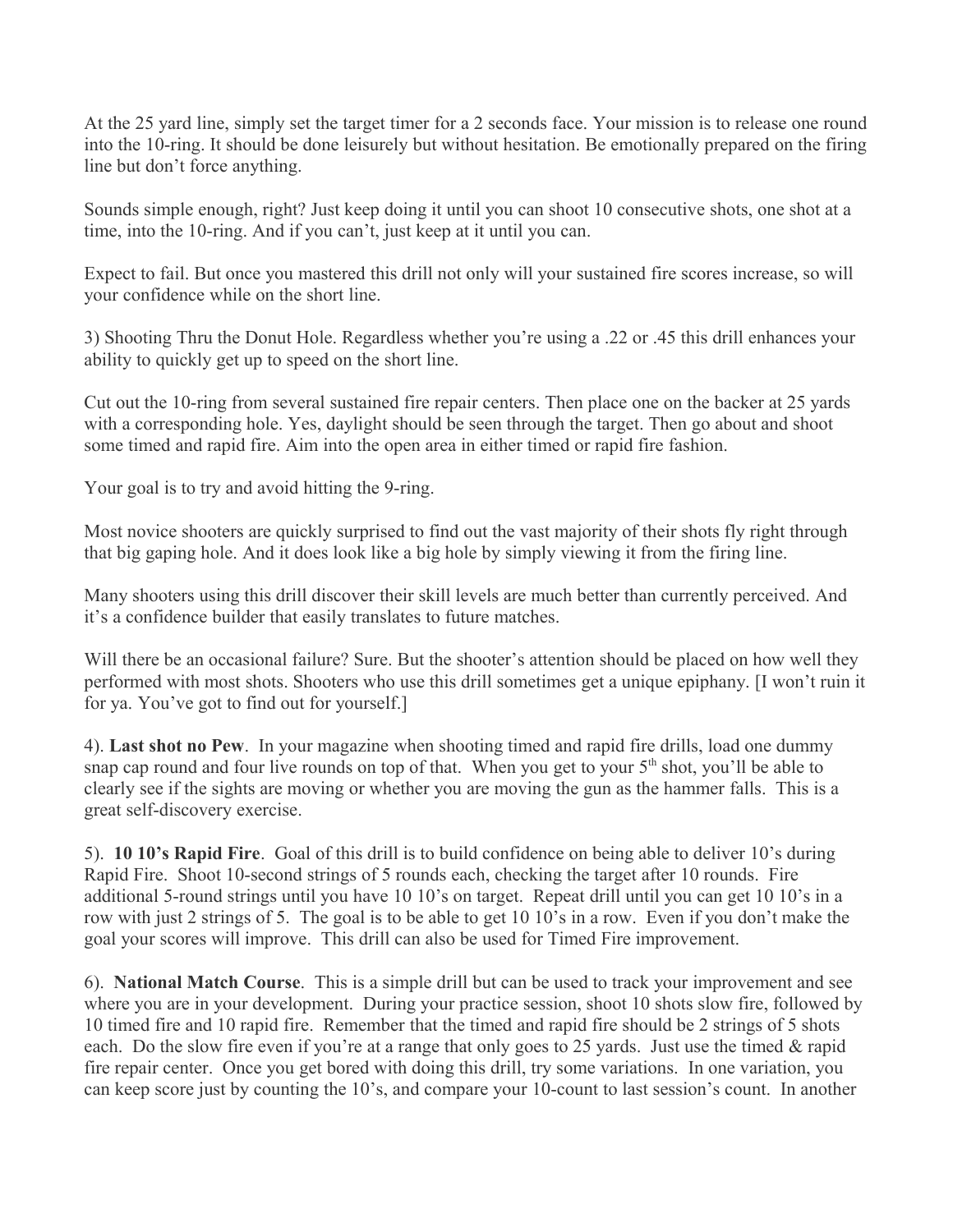variation, you can go backwards and shoot rapid fire, timed fire, then slow fire last. See if your score changes when you do it that way. Your goal as a new shooter should be to get your National Match course of fire (30 rounds) up to above 260 with iron sights. A shooter who has got the fundamentals down should be in the 270's. An experienced shooter should be breaking 280 regularly. And a master of the sport will occasionally be in the 290's with iron sights.

7.) **Rapid fire one shot drills.** Purpose: Establish mental program and develop a routine involving the line commands and delivery the first shot. Task description: Fire at a 25 yard target center. Shoot one shot at a time. In your head, go through the starting sequence for timed or rapid fire  $-$  i.e. "is the line ready…" (use a phone app to hear the commands if possible) and fire one shot. Observe group after 10 rounds. Fire additional drills until 10 hits have accumulated in the black. Your goal should be 10 consecutive rounds with all shots in the black.

8.). **Rapid fire two shot drills.** Purpose: Establish mental program and develop a routine involving the line commands and delivery of the first two shots. Task description: Fire at a 25 yard target center. Shoot two shots at a time. In your head, go through the starting sequence for timed or rapid fire  $-$  i.e. "is the line ready…" (use a phone app to hear the commands if possible) and fire the first shot, then recover and fire a second shot. Observe your group after 10 rounds. Fire additional drills until 10 hits have accumulated in the black. Your goal should be two consecutive 10-rd targets with all shots in the black.

9.) **Reduced Size target training.** Purpose: To reduce group size and confidence when firing on normal sized targets. Task description: At 25 yards, use a smaller than normal target (pretty much anything you pick up at the local range will work). Fire on the smaller target for both slow timed, and rapid fire. Count the number of hits in the black only. Fire a National Match course (SF, TF, RF). Replace with standard sized 25-yard repair center and fire 3 sets again (SF, TF, RF). Compare number of hits in the black (i.e. 25 out of 30) on the small target to the number of hits in the black on the normal sized target.

10.). **Mental rehearsal**: Once equipment is arranged on bench, at shooting point:

- 1. Visualize perfect performance of upcoming stage. Check Natural Point of Aim
- 2. "load" Start your breathing cycle with holding deep breaths for 3 to 5 seconds to calm you down
- 3. "is the line ready?" Remind yourself in your head what you need to do (i.e. "Rapid Fire")
- 4. "the line is ready" Slow and steady breathing to calm yourself and oxygenate your blood
- 5. "ready on the right" raise gun, image of perfect Sights, continue breathing cycle
- 6. "ready on the left" let gun/body settle, imagine a picture in your mind of a perfect shot group.
- 7. "ready on the firing line" start trigger pressure, focus on the dot/sights, relax
- 8. Target turns, let first shot break, recover, find the dot/sights and continue the string of fire.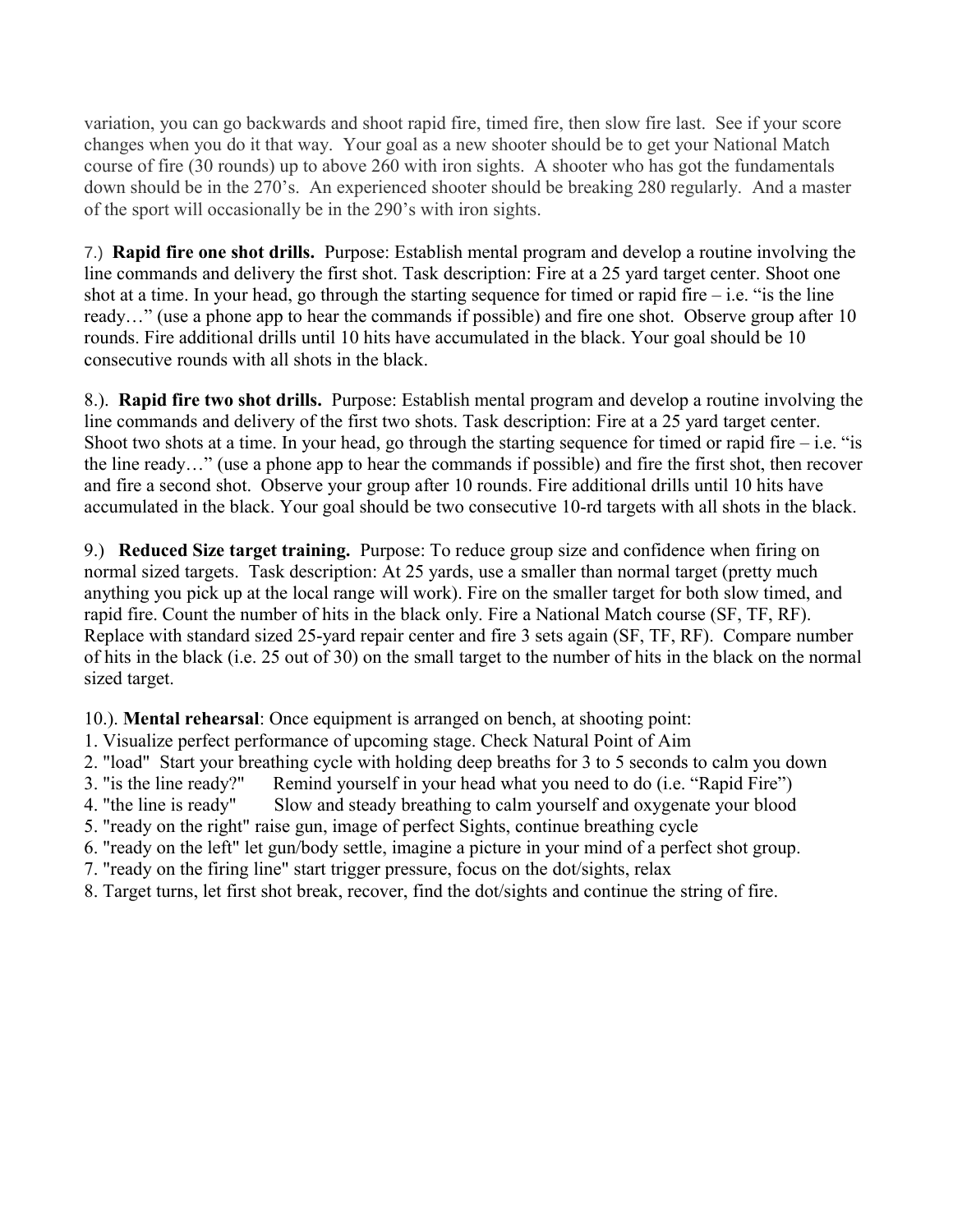**List of Drills from the AMU:** 

### SHOOTING DRILLS

- **D-1 CISM, SP, IP Holding Drill Horizontal line**: This exercise can be done on or off the range. During this drill you put up a note card with a line or use duct tape on a target at 10,25, or 50 meters. When using a note card in a safe environment insure the line is at the same height, as it would be on the range using a regular target. Bring the pistol up and hold the sights on the line making every effort in preventing the sights from moving up and down. The duration of hold is dependent on the physical ability of the shooter. Start with short periods of time and increase the time as ability increases. Do 5 to 10 repetitions (one set) of this exercise and take a 15-minute break between sets.
- **D-2 CISM, SP, IP Holding exercise**: Get into firing position and hold on target trying to have as little movement as possible for the entire holding time frame. Holding times depend on the physical condition of the competitor. Start with 30 seconds and move up to 1 minute. Try to think of slowing your arc of movement down as much as possible. You will have to breathe but this is working on the endurance of the arm. This exercise is mainly used during the off season or early in the shooting season to assist in conditioning.
- **D-3 CISM, SP, IP Holding exercise with shot:** This exercise can be done at 10,25 or 50 meters. Get into firing position and hold on target trying to have as little movement as possible for the designated time then fire a shot at the end of the time frame accurately. Holding times start short and build up with ability. 10,15,20,25, and 30 seconds.
- **D-4 CISM, SP, IP Holding Drill Vertical line**: This exercise can be done on or off the range. During this drill you put up a note card with a line or use duct tape on a target at 10,25 or 50 meters. When using a note card in a safe environment insure the line is at the same height, as it would be on the range using a regular target. Bring the weapon up and hold the sights on the line making every effort in preventing the sights from moving left and right. The duration of hold is dependent on the physical ability of the shooter. Start with short periods of time and increase the time as ability increases. Do 5 to 10 repetitions (one set) of this exercise and take a 15-minute break between sets.
- **D-5 CISM, SP, IP Holding Drill –Plus sign:** This exercise can be done on or off the range. During this drill you put up a note card with a plus sign or use duct tape on a target at 10, 25 or 50 meters. When using a note card in a safe environment insure the plus sign is at the same height, as it would be on the range using a regular target. Bring the weapon up and hold the sights on the center of the plus sign making every effort in preventing the sights from moving up, down, left and right. The size of the movement represents the arc of movement you can expect to see during training and competition. The duration of hold is dependent on the physical ability of the shooter. Start with short periods of time and increase the time as ability increases. Do 5 to 10 repetitions (one set) of this exercise and take a 15-minute break between sets.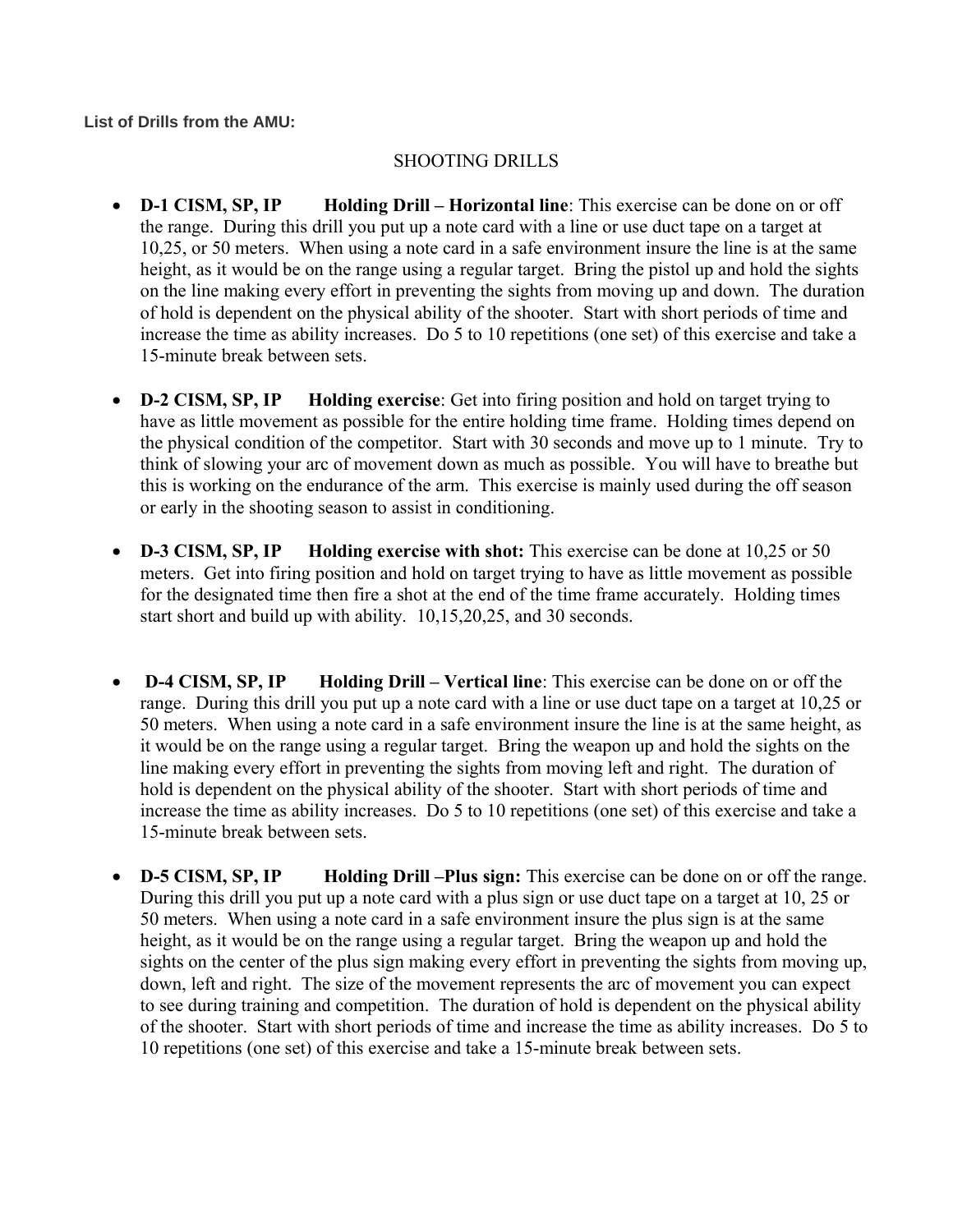- **D-6 CISM, SP, IP Double and Triple shot Drill**: During this drill you will fire either two or three shots at every attempt to fire. Prior the shooting make sure you have made the commitment on the number of shots to be fired. This drill helps in developing confidence in applying uninterrupted trigger control during slow fire. Timing per shot is similar to that of Timed Fire. This technique can be used during periods of windy conditions in a lull.
- **D-7 CISM, SP, IP** Out of Position Drill: This drill is to give the shooter confidence that even though having natural point of aim is important you can shoot good shots from any position. This drill is conducted at 25 or 50 meters. Fire the shots from different positions starting from your normal position and making a slight adjustment left or right until it begins to feel out of position. During this exercise you should feel uncomfortable from your normal position and that is to be expected. You should still be able to deliver well-aimed shots in the center of the target.
- **D-8 CISM, SP, IP Group shooting**: The shooter sets up a target at 10,25 and 50 meters. The idea behind this drill is to use all capability in shooting every shot accurately. Shoot the slow fire string of 10 shots with out looking through a scope between shots. Pay attention to what is happening at the muzzle of the gun and back. Concentrate on the technique for each shot. See the sights lift from the target. After each group the competitor may scope or go down range to look at the shot group. The main purpose is to shoot each shot with out concern for each result.
- **D-9 CISM, SP, IP Dot Drill**: Paint a round black dot on the back of a full face target or piece of paper the same size or similar in size to a 50 meter repair center (nine inch in diameter). Using the dot as the aiming area, fire slow fire shot groups on the dot without the distraction of keeping score after each shot.
- **D-10 R, ALL Shooting into the back stop:** In this exercise the idea is to allow unhindered performance. All aspects of shot performance are applied.
- **D-11 CISM, SP, IP Shooting through a hole in target:** Cut out the center of a target to the 1 ring. Work on shot performance shooting through the hole in target. Begin to develop confidence in shot delivery by having the patience to wait for a clean break. No shots should hit paper during this exercise. As confidence is established, Cut out target in decreasing size and continue to develop confidence. Continue this process until only the 10 and 9 rings are cut out.
- **D-12 CISM, SP, IP Slow Fire, Dry Fire Drill:** At every attempt to fire a shot in slow fire, scope to insure shots are inside shot call. If shot is off call, clear the gun and dry fire 5 times before reloading and continuing the drill. The intent is to allow a clean application of the shot plan.
- **D-13 R, ALL Moving Front Sight:** Imagine your front sight is on a rail and while you are applying pressure on the trigger the front sight is moving toward the rear sight. Since it is on a rail the sights remain aligned. The idea is to keep your mind occupied with sights and trigger pressure to stay focused on the shot delivery. This drill will aid in becoming more acquainted with the front sight and trigger pressure. Another aspect of this drill is to remove any match pressure by concentration on the shot.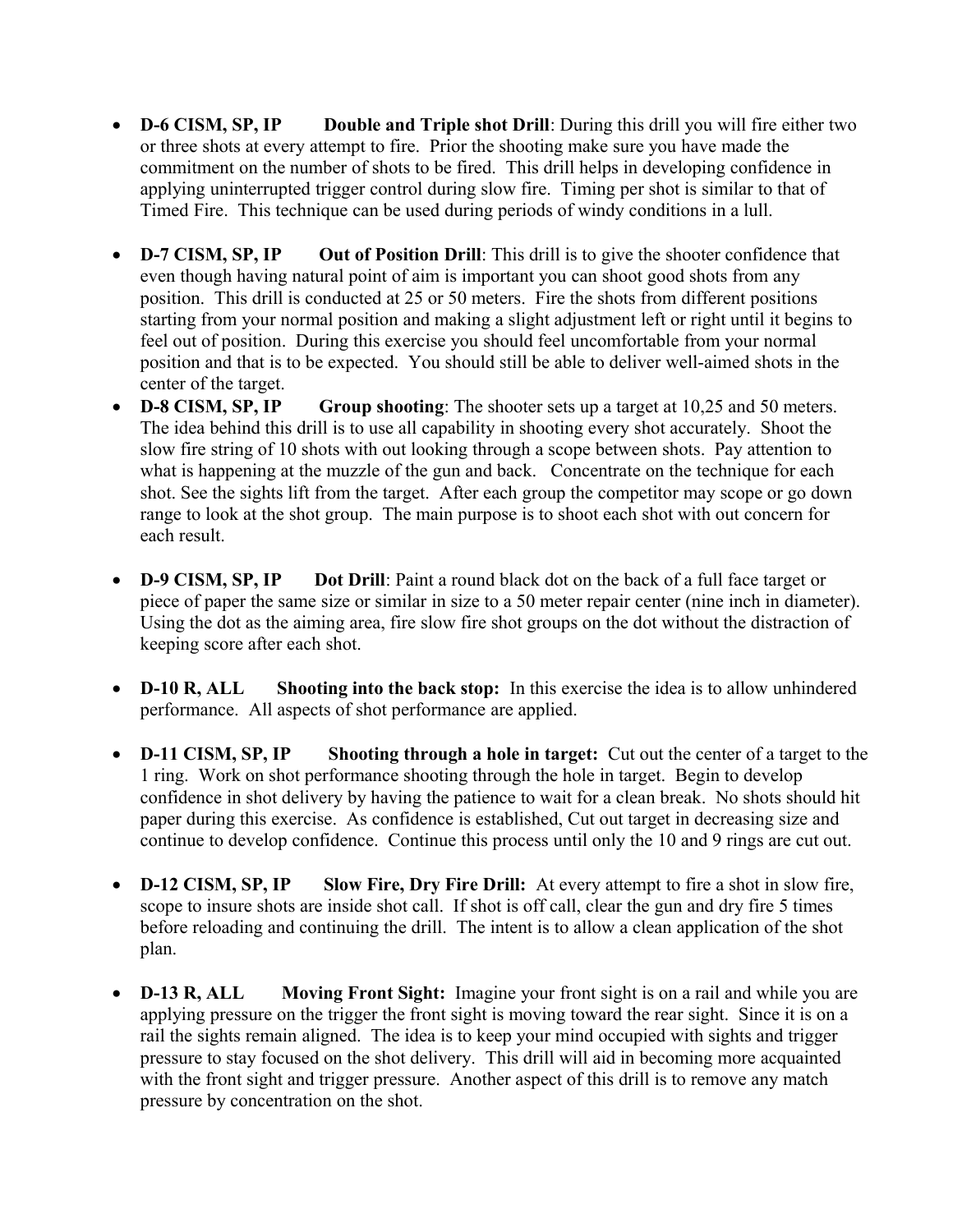- **D-14 CISM, SP, IP Horizontal line on blank paper drill (1000 rds per week)**: The sights are adjusted so round impact is below or above horizontal line. 20 ten shot groups working on minimizing hold and waiting for shot to fire. 20 ten shot groups with 20 second pause between shots. The group may be wide but should be narrow in height. Follow this drill until groups begin to shrink to the size of the 10 ring in height. This drill will also develop strength and endurance, by the end of the first week groups should begin to shrink. By the end of second week, experienced athletes are ready to start the next drill. Inexperienced athletes may have to continue another week of training. Progression is required in order to advance from this drill.
- **D-15 CISM, SP, IP Inverted T on blank target drill (1000 rds per week)**: the object is to minimize side movement. The shooter continues to make every effort to hold at the intersection of the inverted T while attempting to fire a well delivered shot. Sights should be adjusted so as to not impact on the vertical line. During this drill the athlete makes every effort to allow the shot plan to work. The inverted T is only there to give the athlete a specific place to focus his attention on delivery. 20 ten shot groups with 20 second pause between shots. The athlete can shoot as many groups back to back as long as there is no appreciable increase in group size.

- **D-16 CISM, SP, IP Bull's-eye Target with Horizontal Line at 6 O Clock (1000 rds per week)**: More than ever it is very important the athlete allows the shot plan to work. More than ever, trust in the shot plan. All elements in place, the focus on the front sight is very clear, the hold is very steady and the trigger control is aggressive and smooth. Trigger control is initiated at the best window of opportunity. Zero in the first two 10 shot groups insuring there is 20-30 second pause between shots allowing the mind and body to recover from previous shot. There comes a time when trusting is an aspect of shooting and not just a thought. So, begin to train in trusting by allowing everything to work as planned without concern for score.
- **D-17 R, ALL** Evaluate shot plan: (1000 rds per week): Shooting on a standard target is used to evaluate the shot plan. It is more important to follow the established shooting plan than anything else. Trust is a big factor. Just be aware of the **caution flags** as they may arise. A clean application of the shot plan results in a 10 performance. On occasion shots just outside of the 10 ring can be results of an excellent performance. Look for shots to break inside the arc of movement. Few athletes have a 10 ring hold, but all are capable of maintaining a 10 ring hold 85 % of the time. Therefore there is an 85 % chance of shooting a 10. Most if not all experienced athletes are capable of holding inside the 9 ring. So, no shots should ever leave the 9 ring.
- **D-18 CISM, SP, IP Trusting the Arc of Movement:** One of the most challenging aspects of shooting a well aimed shot is accepting and working with the Arc of Movement. Athletes try to deliver a 10.9 thinking that, that is the only place they have a chance of shooting a 10. The problem with this idea is, attention is taken away from the shot plan and disaster follows.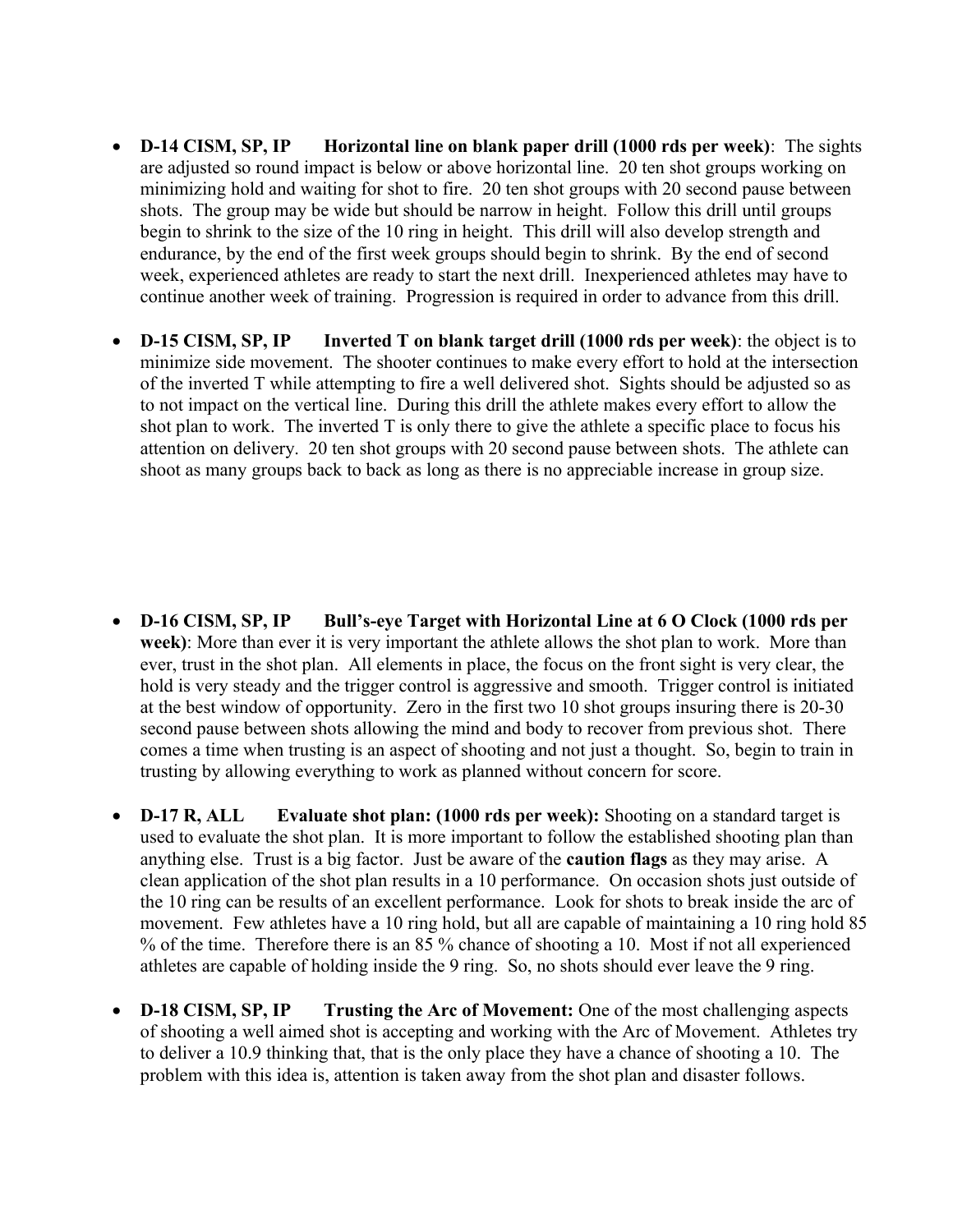Everyone has an arc of movement and is affected by the individuals' habits. What ever the arc of movement is for that time, accept it and move on.

- **D-19 CISM, SP, IP Portable Target:** The purpose of this drill is to become accustomed to shooting on a target as opposed to a blank target. Sights should be adjusted so shot impact is below aiming point. Start with target at 15m; shoot 10 shot groups until shot groups are inside 1 inch circle. Continue until 3 consecutive, 10 shot groups are obtained. Move to 20m and start over working toward a 1 ¼ inch circle. 25m-1 ½ 30m 2 in, 35m 2 ½ in, 40m 3 in, 45m 3 ¼ in, 50m 3 12in.
- **D-20 CISM, SP, IP Countdown Shot Drill:** After the arc of movement has settled, starts the countdown from 5, 4,3,2,1 as the numbers decrease, increase trigger pressure. By the count of 1 if the shot has not fired, lower the gun and pause for 20 seconds and start over again.
- **D-21 CISM, SP, IP** Five Shot Drill: In this drill the attempt is to shoot five shot groups without concern for value until the shots are complete. Do not scope or look at the monitor until all shots are complete. When the shot plan is executed correctly, all shots should be touching or at least close together.
- **D-22 CISM, SP, IP Holding Exercise on small dot:** Using a post it note page, place a tiny dot in the center then stick the page on the wall at eye level and attempt to do a holding exercise on the dot. Position yourself so the muzzle of the gun is slightly off the paper. Make every effort to slow down the movement as the dot passes your front sight. The reason for the small dot is to check the amount of movement you are experiencing and strive to limit the movement. The larger the dot, the less perceived movement observed.
- **D-23 R Stance: Olympic Rapid Fire:** Establish a shooting stance with the position directed toward the left of the first target. The torso is then directed to the first target without moving the feet. As each shot is fired the upper body remains rigid and the body unwinds to the next target.
- **D-24 R First Shot Drill off target & Dry Fire:** During this exercise the shooter sets up a target but, only for reference. The drill will take place just off target. On command or signal lift quickly to a point just below the center of the imaginary target (bottom of burm to just below center). As the gun reaches that point, begin to obtain sight alignment and start trigger control. As the sights are aligned and trigger control begins the gun will slow and begin the slide into the center of target. Quick and smooth movement is necessary during this drill. The shot should break as the center is reached, if the shot is not fired, wait for it.
- **D-25 R** First Shot: In rapid fire one of the most important drills to practice to perfection is the first shot. The movement from the 45 degree position to the point where the sights are picked up is quick and smooth. Somewhere between the bottom of the burm and just below the center the sights are picked and sight alignment is obtained. Trigger control begins when sights are picked up. As the sights are picked up and the trigger control begins the movement slows to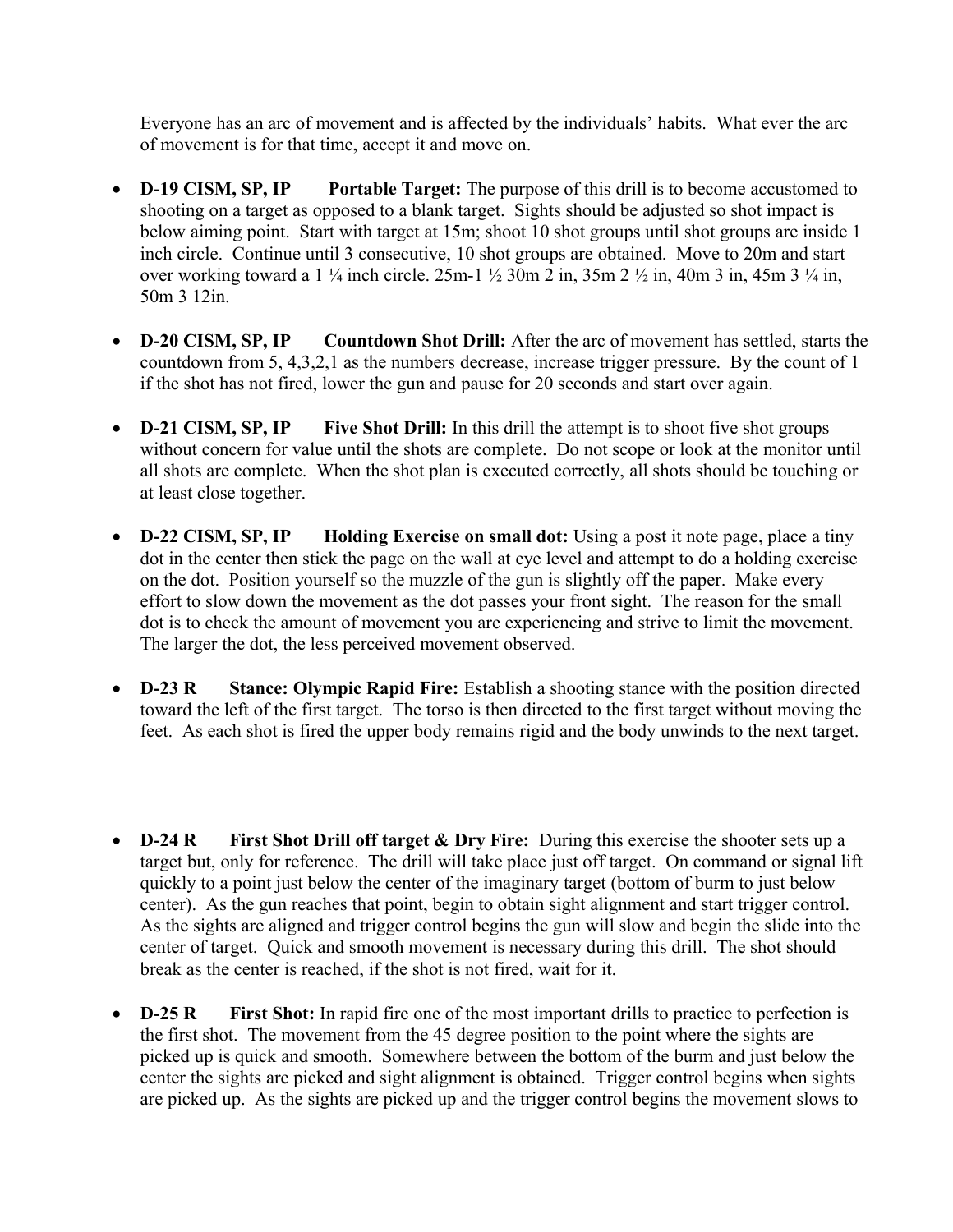a slide into the center of target. Sight alignment and trigger control should be complete as the gun comes to a stop at center of target.

- **D-26 R Transition to second target:** As the first shot is fired use the recoil to move to the second target. Dry fire this drill until complete control is achieved. After several hours on this drill, continue to move to target 3,4.5 and follow the movement away from the last target.
- **D-27 R** First and second shot: As the first shot is fired use the recoil to move to the second target. Fire the second shot and dry fire the third shot and continue to move to each remaining target. After several hours on this drill, continue to move to target 4.5 and follow the movement away from the last target.
- **D-28 R Maintain sight alignment in cadence fire:** Rapid fire pistol has a tendency to establish a rhythm when each segment is shot. The 8, 6 and 4 second series all have their own distinct rhythm. Once it is established, work on following the pattern. As the rhythm is being used strive to maintain sight alignment and make distinct stops as the gun moves to each target.

### **D-29 CISM, SP, IP Shot Group Plotting Board Training Method**

The "Shot group training method" is designed to check the shooter's ability to call a shot group. You begin by ensuring that the proper stance, position, grip, sight alignment and trigger control are used. A shooter can use a 50-yard repair center (B-6c P) for this exercise and any caliber competition pistol. The shot group training exercise is for slow fire training and can be fired at 50 or 25 yards with the appropriate target. **Do not** use a spotting scope to examine each round as it is fired. The spotting scope may be used after all shots have been fired in order to evaluate the shot group. During this exercise the shooter should make every effort to accurately call each shot. A clear focus on the sights or dot is necessary to accurately call a shot. After the shot has been called, the shooter will then indicate on the shot plotting board (50 yard repair center) where the shot should have impacted on the target. The shooter will continue this training until 10 shots have been fired and marked on the plotting board. Upon completion the shooter will verify the shot group by comparing the plotting board marks with the actual shots on target. If the shooter paid close attention to detail while firing each shot the shot group should be relatively close to the plotting board group. This training exercise will help a shooter pay close attention to sight alignment and smoothness in shot delivery. The shooter should evaluate the shot group for tightness and shape. The shot group should be tight and in a rounded pattern. Oblong or angular patterns indicate that additional movement was present during the delivery of the shot. With this feedback the shooter can identify what the problem is and make the necessary corrections.

Note: Calling a shot is what the shooter does when the shot is fired to identify where the shot should have impacted on the target. In order to do this the shooter must pay close attention to the front sight or dot during sight alignment as the shot is fired. The shooter should be within their minimum arc of movement during this sighting process. By paying close attention to the front sight or dot the shooter can tell whether the shot was left, right, low or high in their holding area when the shot was fired.

In addition to the "Shot Group Training Method" an individual can train them selves by using the "Individual Shot Training Method. The shooter will follow the same general method as with the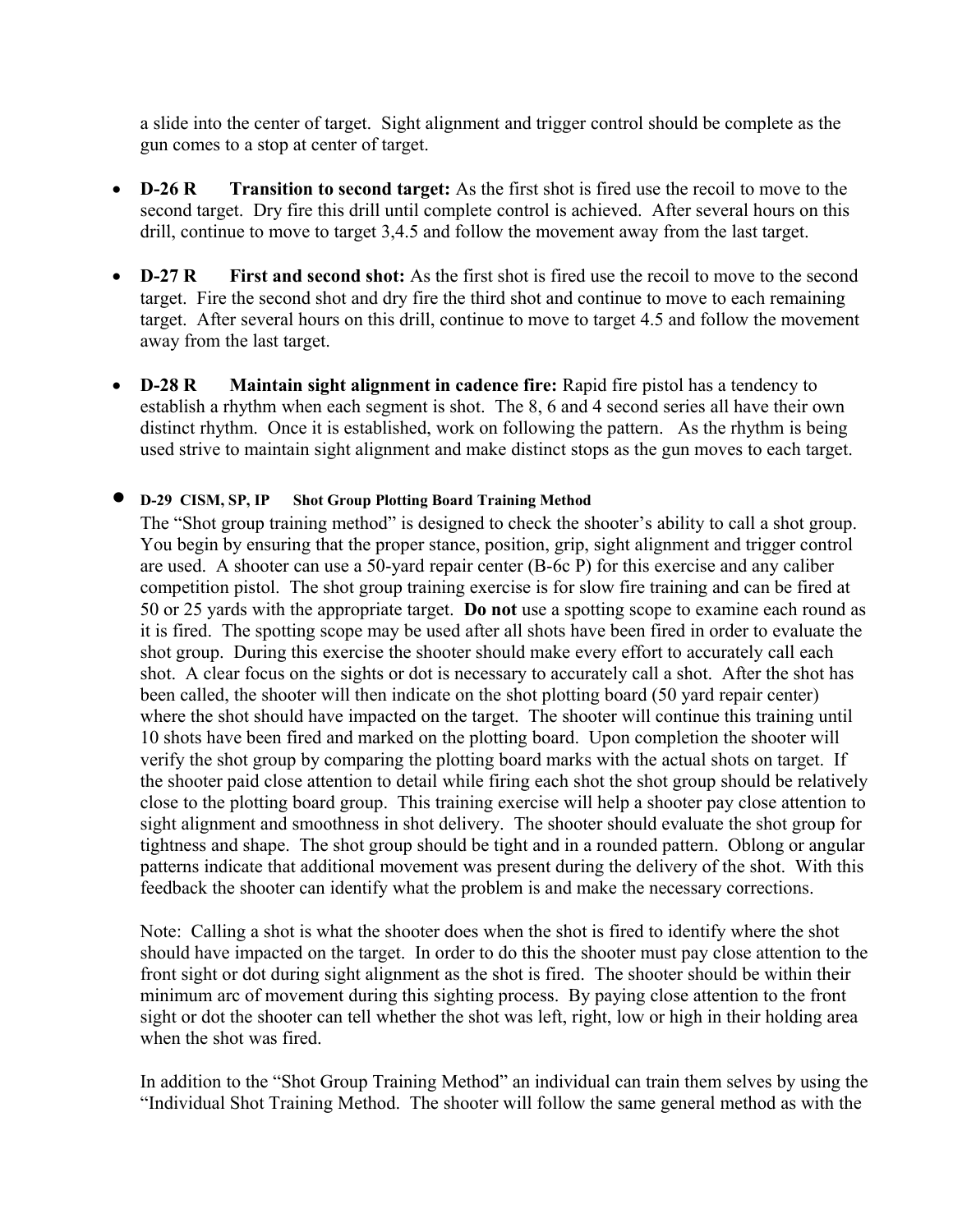Shot Group Training Method. The difference is in scoping each shot. In the Individual Shot Training Method every shot is scoped after the shot is fired. The shot however should be marked on the plotting board prior to scoping. A good way of doing this is by using two different color markers to indicate perceived hit and actual hit. Called shot (perceived hit) is marked in Red and actual hit is marked in green. As each shot is marked on the plotting board the shot should be labeled in the order they are fired.

Another way of using the Individual Shot Training Method is by using the buddy system. Your shooting buddy scopes the shot while you call the fired shot using the Clock for direction (6:00 O Clock 10, 7:00 O Clock X). Prior to calling the shot you mark the plotting board and the spotter does the same to compare plotting boards after the drill.

By using these training methods a shooter can greatly improve their ability to maintain focus in sight alignment and increase slow fire score.

- **D-30 CISM, SP Dry Fire Buddy Assist:** Dry fire as usual except you have someone assist by working your slide while you dry fire. The buddy is looking for any movement when the hammer falls, as is the person dry firing. This drill is a good way of getting some dry fire training in timed and rapid fire. The shooter trains not only in dry fire, but recoil control and recovery back to the center of the holding area.
- **D-31 CISM, SP Recoil recovery back to aiming area:** With every shot, the shooter makes every effort in recovering back to the center of the holding area as quickly as possible. Solid arm control and steady position will assist in fast recovery.
- **D-32 R, CISM, SP, IP Aggressive Stance:** An aggressive stance will help in fast recovery and minimize movement. The non firing hand should be immobilized and close to the body to eliminate any excessive movement. Some shooters like to place the non firing hand in the pocket or across the waist hooking the thumb to the belt.
- **D-33 CISM, SP, IP** 1<sup>st</sup> Shot Drill: The first shot drill is a good way to develop confidence in starting the sustained fire string of fire. During training start out slow on a faced target. Once the first shot becomes easy on non turning targets, start training on turning targets at 4 seconds and decreasing the time until the time is 2 seconds or less and still hitting the center of the target.
- **• D-34 CISM, SP, IP** 1<sup>st</sup> and  $2^{nd}$  Shot Drill: The 1<sup>st</sup> and  $2^{nd}$  shot drill is a good way of training to shoot timed and rapid fire without using lots of ammunition. The process used in shooting two shots is the same as shooting five shots. The time for accurately shooting two shots is 4 seconds.
- **D-35 CISM, SP, IP** 5 Shot Drill: Is used to confirm the process is working well. All shots should hit the center of the target.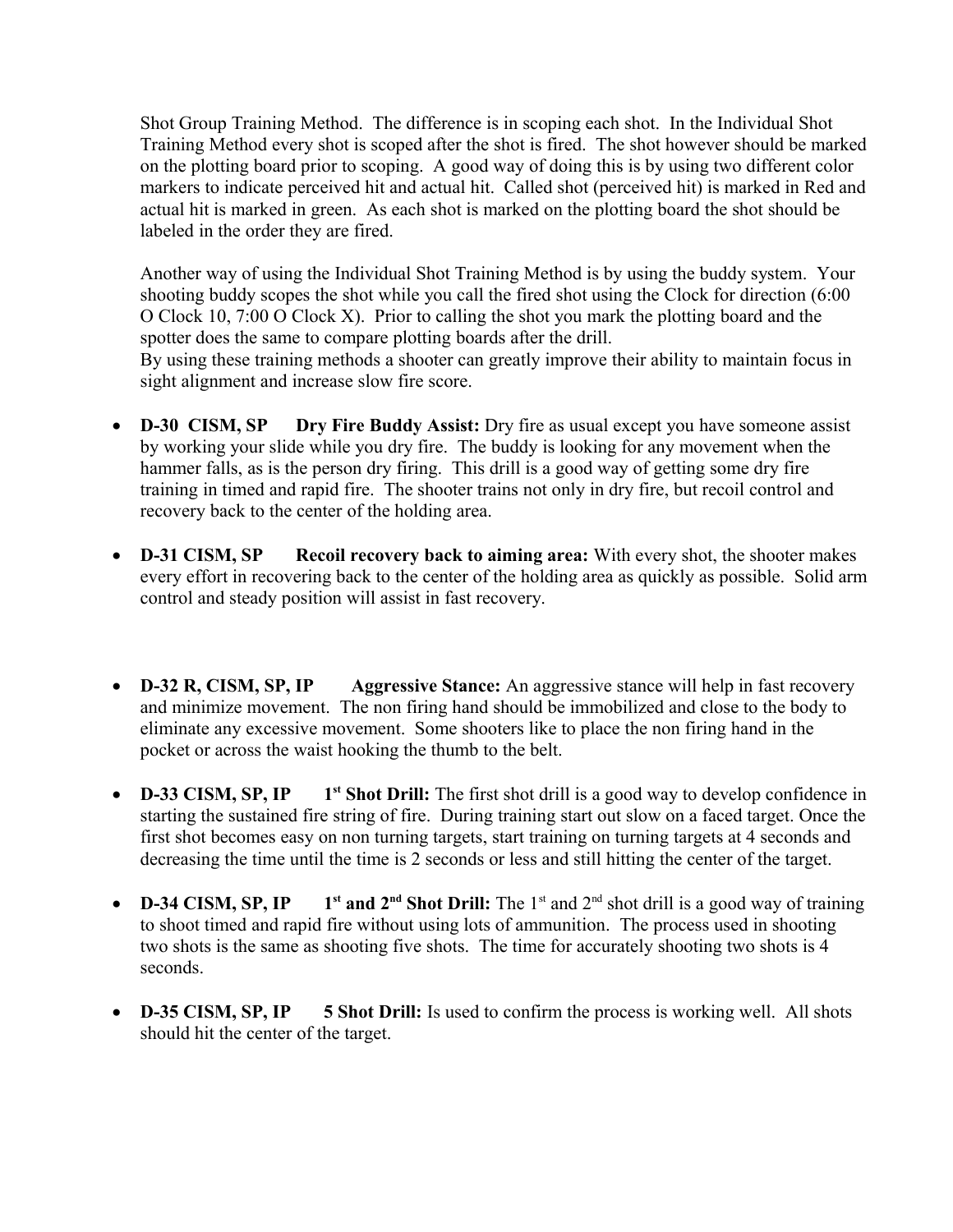- **D-36 SP Faced Target Drills:** The shooter should start out training on a faced target until all shots can be placed in the center at timed or rapid fire pace. Start out shooting slow and pickup the pace as the ability of the shooter increases.
- **D-37 R, CISM, SP, IP No Concern Shots/ Trusting Drill:** During this exercise the shooter shoots every shot with out concern for the value of the shot. Trusting in your shot plan is very important. The only effort is to deliver every shot as accurately as possible.
- **D-38 R, CISM, SP, IP** Solid Arm Control: Helps the shooter recover quickly and waist no time away from the holding area and also assists with recoil management.
- **D-39 R, CISM Sight acquisition and trigger presentation to target:** Lift the gun quickly from the ready position to a designated point just below the center then pick up the sights. The lift will quickly slow down as aligning the sights becomes more important. During the alignment period the trigger pressure begins and is continued until the gun reaches the holding area. The shot is fired at the stop or shortly after.
- **D-40 CISM, SP, IP Maintain focus:** In firing a shot, maintain focus on the front sight through entire shot process to include follow through for the next shot.
- **D-41 R** Positive Trigger Control: Always insure smooth trigger control is applied, do not allow sight alignment to dictate how the trigger is manipulated.
- **D-42 CISM, SP, IP** Hold Improvement: The object of this exercise is to reduce the hold area. Put a dot on the wall. The dot should be the size of a pencil tip. The dot is used as a reference point for how fast your sights go past the point. Hold on the dot without squeezing the trigger. Hold as long is comfortable. Focus on slowing down your movement. Each hold should be at least 30 seconds on the dot. At least 20 minutes should be dedicated before shooting to warm up the holding muscles.
- **D-43 CISM, SP, IP** Trigger Improvement: The object of this exercise is to improve trigger squeeze without disturbing the sights and hold. Put a dot on the wall. The dot should be the size of a pencil tip. The dot is used as a reference point for how fast your sights go past the point. Without cocking the pistol hold on the dot and squeeze as fast and smooth as you can without disturbing the front sight. Squeeze the trigger as many times as you can in one hold. Each hold should be at least 30 seconds on the dot. At least 20 minutes should be dedicated before shooting to warm up the holding muscles.
- **D-44 R, CISM, SP, IP Record Match:** At the start of training the shooter will shoot a partial match for record. If shooting AP/FP the first 20, 30 or 40 shots will count for record. If shooting RF the first half course will be recorded. In Spt ,CF precision and rapid will be considered separate matches. Example- If shooting precision in the AM, shoot the rapid fire match in the PM or the next day.
- **D-45 R, CISM, SP, IP Identify Recovery Strategy:** During this exercise the shooter will start a competition as usual then purposely stop several times for different reasons. Before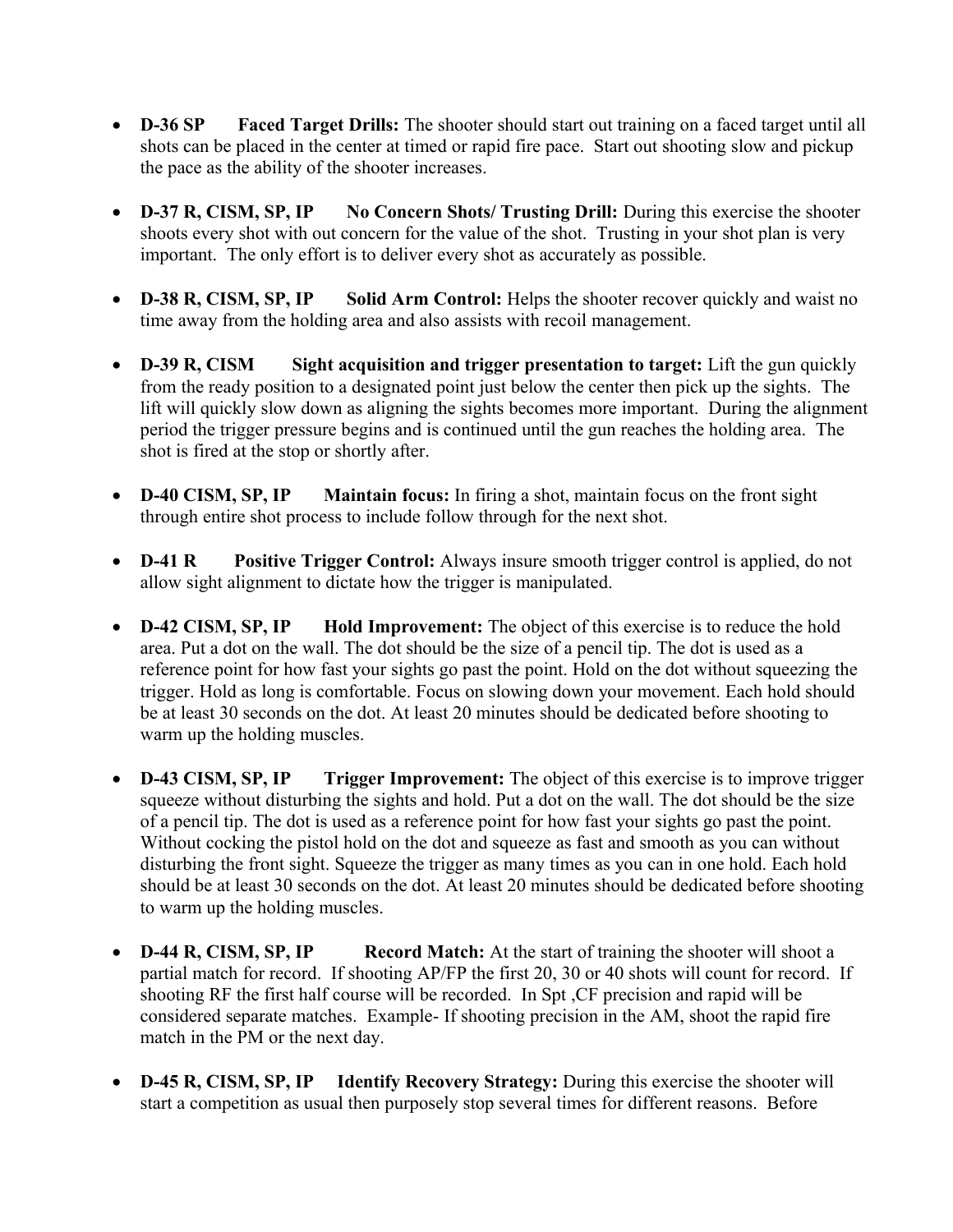continuing the match, the shooter must use a different shot plan to continue the competition. Having more then one way of recovering from a break, distraction or bad shot will give the shooter a better chance of getting back on track sooner.

- **D**-**46 IP Remain in position:** During training remain in shooting position for extended periods of time to test and develop your stamina. There may come a time when you may have to remain in position longer than usual to complete a match. Knowing what your limitations are can help you identify the strategy to finish without concern.
- **D-47 CISM, SP, IP** # 1 Shooting in a rhythm SF: During this exercise each shot will be timed. Set your timer to a comfortable time frame in which to deliver a well executed shot. The time should allow lifting the gun into your holding area, settling, and firing a shot. After the shot is fired and the gun is lowered back to the bench, start your second timer. Set your second timer to 30 seconds, this will be used to limit your break between shots. During the break, reaffirm your shot plan, visualize the next shot. At the end of your break start the shot sequence timer for the next shot. Continue this procedure for the duration of the days training or for a specific amount of rounds. Limit the time for shot sequence to develop a more aggressive pre shot routine.
- **D-48 IP** Shooting Finals: During this exercise the shooter well prepare and fire two shots in 75 seconds. Each shot will be called out for score.
- **D-49 R Develop rhythm RF:** Beginning shooters can develop rhythm by using one target to learn the first shot and shooting the remaining four shot on the same target. Continue this drill until rhythm is developed in the eight second series with confidence, fifties should be the norm. Once eight seconds is mastered on one target, allow the second target to develop the transition. Shoot the remaining four shots on the second target. Shooting 50s on a regular basis is the standard. Continue to allow another target until five targets are used and the standard is met. Once eight seconds is mastered, move to six then four seconds following the same drill.
- **D- 50 CISM, SP, IP Tennis Drill**: During this exercise athletes are matched to skill level. The lead shooter is chosen by flip of the coin or other means. First shooter shoots one shot or series of shots, it's the next shooters turn to outscore the first shooters score. The winner of the shot or series of shots goes again. The winner of each attempt always starts first. Set a score limit to earn points i.e.…you must shoot 9.5 or higher in free or air pistol to earn a point. Or in rapid fire 8 seconds set the score of 49 or higher to earn a point. Tied scores do not earn points.
- **D-51 CISM, IP Irregular Pause:** During this exercise have a predetermined pause after every series of fire. Recommend setting a time for each series, i.e.… after the first series wait 7 minuets before the next series is started. On the next wait 11 minuets, and so on. The Idea behind this exercise is to be able to perform on demand and not always in the normal consistent conduct of a match. Things happen that often prolong the match, this drill can help in developing a strategy to overcome this situation.
- **D- 52 IP Noptel:** The idea behind this drill is to make the green square as small as possible and keep all shots inside the square for all 60 shots.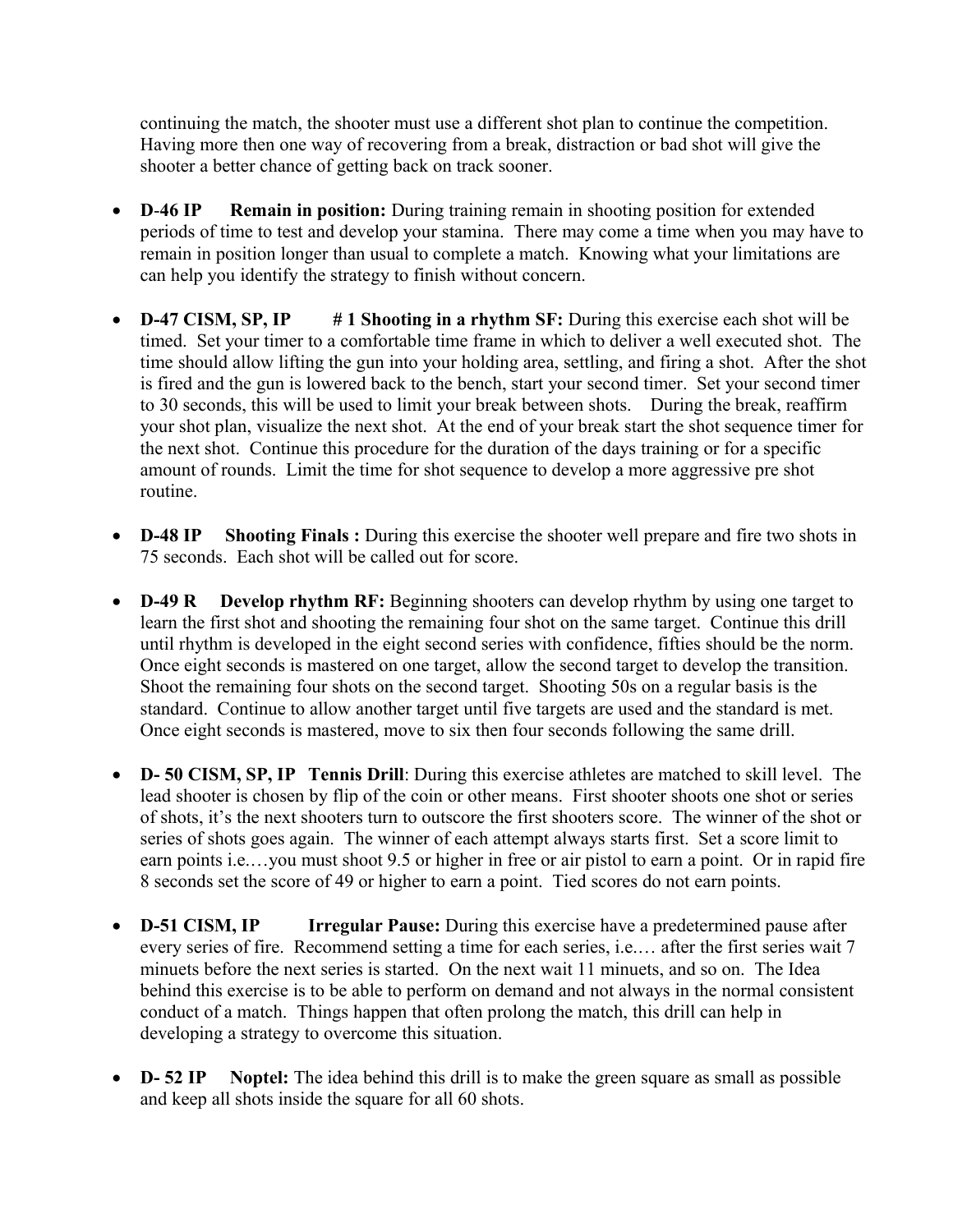- **D- 53 CISM, SP, IP Off center groups:** Shoot 20 shots on the right side of the center, then shoots 20 shots to the left, then 20 shots under the center. After all groups are complete use a template to check possible score.
- **D-54 CISM, SP, IP Identify arc of movement size:** Using a large black dot at distance 10,25,50 meters, shoots groups until all shots consistently fall inside the dot. After groups become easy to achieve, make the dot smaller until keeping all shots becomes difficult. Measure the size of the dot to identify the size you are capable of holding. This now becomes your accepted ability of holding.
- **D-55 CISM, SP, IP Steel Plates:** Once arc of movement is identified set up steel plates at distance and shoot groups of 20. At every shot there should be a report of plate hit. Use a blank paper backer to silhouette the steel plates.
- **D-56 CISM, SP, IP Steel Plate:** The Pepper Popper type of steel target can be used to develop the Rapid Fire part of Center/Sport pistol. The steel target can be setup directly behind the paper target so the shooter can continue to use the paper target as the reference. The Steel target behind will give the report of the hit as the shot strikes. The idea is to have consistent reports of the steel target.
- **D-57 R, CISM, IP Soda Cans:** Use empty soda cans to practice the skills of accurately hitting the can starting from the ready position. As the skill is improved, increase the speed in coming up from the ready position and hitting the can. This drill will aid in improving accuracy and speed in lift from the ready position.
- **D**-**58 CISM, IP Controlling 7sec pause:** During the rapid fire shooting of Center Fire and Sport Pistol the seven second pause can be controlled be using the countdown as soon as the shot is fired. I e… the shot is fired and you recover back to the target holding area, begin countdown from 5,4,3,2,1. you must be back in the ready position and motionless before the light turns green. So, by to count of 2 move to the ready position. Another way of controlling the time, is after recovering back to the holding area, take a deep breath and one shallow breath. Start lowering back to the ready position and release your breath slowly with the shallow breath. As you come to the ready position the light will turn green, take in a short breath as you begin the lift, or simply stop the breathing until the shot is fired.
- **D-59 R, IP** RF 1 Min Prep time analysis: In this drill you are managing the one minute load time by each of the following elements. Loading, Position, Grip, Body Alignment, Mental Prep, Mental/Physical Connection. Each element requires consistent time to include the difference and arrangement of the elements in each series 8, 6 and 4 seconds.
- **D**-60 **R**, **IP** RF Warm-up Phase (Arrival to the Range): In this drill you are recording and perfecting the amount of time you are spending on each of the following elements. The necessary time prior to live fire. Stretching, Lifting, transition, mental prep, visualization, Relaxation. This phase is preparing you mental and physically for a successful start.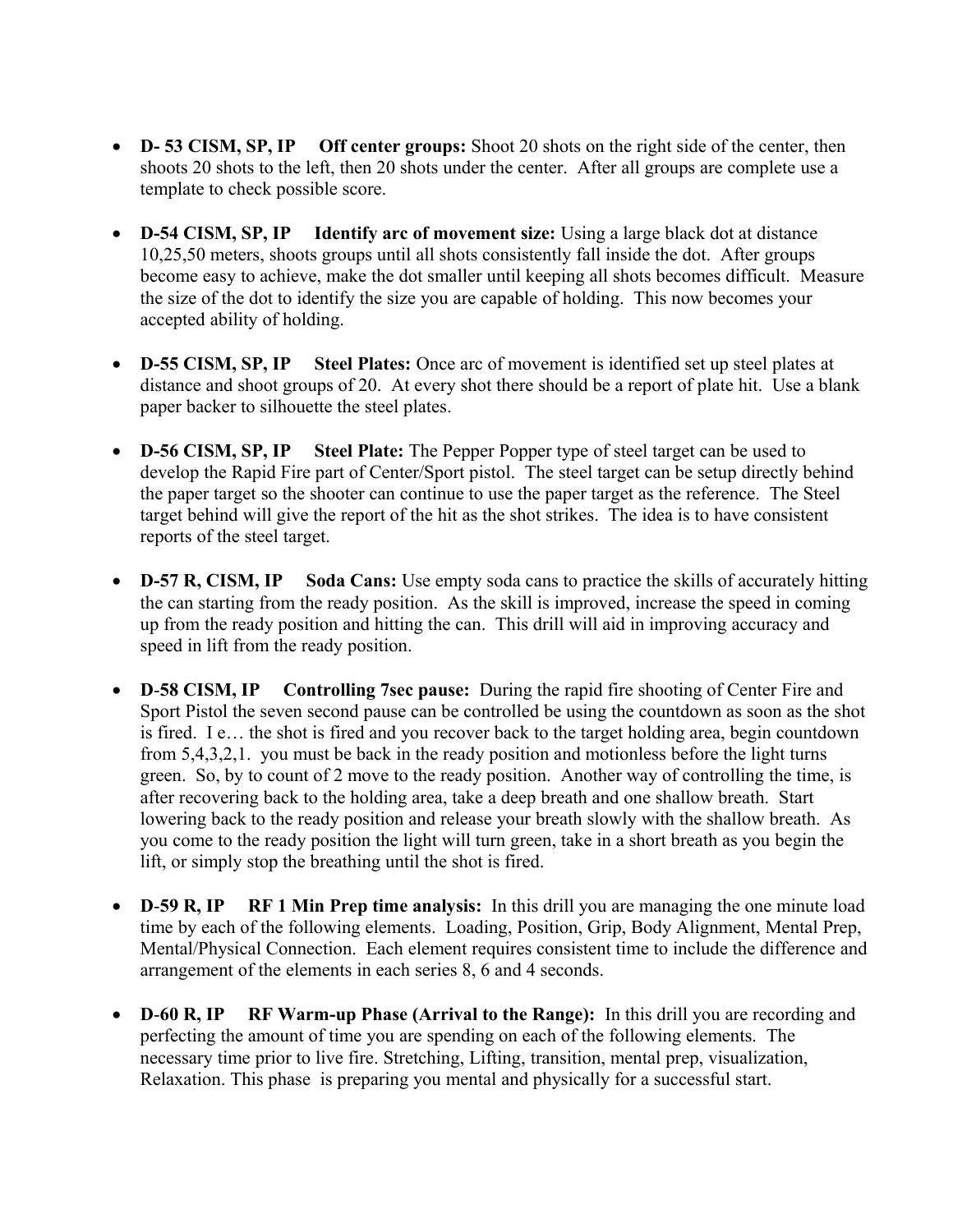- **D**-**61R, CISM, SP, IP Performance On Demand:** Shoot partial match for record (10, 15,20,25,30,35,40,45 shots) as prescribed or designated prior to drill.
- **D**-**62 R, CISM, IP Pie Plate Drill:** During this drill, replace the Rapid Fire targets with the precision targets to simulate a steel plate. The idea behind this drill is to hit the plate instead of trying to shoot a center shot on the regular rapid fire target. By using a smaller target, in his case the precision target it's like trying to hit a steel plate. The smaller target helps in centering the sights as you move from target to target. And since all you are trying to do is hit it, it is much easier to allow the basic skills to work. During normal rapid fire shooting the shooter is supposed to apply a high level of intensity in marksmanship skills. This drill forces the shooter to attain a higher level of intensity without the shooter feeling like he/she is trying harder. This drill will enforce the correctness in shot delivery.
- **D**-**63 R, CISM, SP, IP Dry Fire and Live Fire Match Evaluation Analyze**: During this drill each step will be analyzed and then evaluated to be given a score. From the score you are able to identify week areas to work with. This drill can be done leading into a practice match giving the shooter a skill area to focus on.

|                      | 8              | 8  | 6                | 6  | 4              | 4  | T  |
|----------------------|----------------|----|------------------|----|----------------|----|----|
| Lift                 | $\mathbf{1}$   | 10 | $\mathbf{1}$     | 10 | $\mathbf{1}$   | 10 | 60 |
| Smoothness           | $\overline{0}$ |    | $\boldsymbol{0}$ |    | $\overline{0}$ |    |    |
| Sight                | 9              | 10 | 9                | 10 | 8              | 10 | 56 |
| Acquisition          |                |    |                  |    |                |    |    |
| Mental               |                |    |                  |    |                |    |    |
| Focus                |                |    |                  |    |                |    |    |
| Target               |                |    |                  |    |                |    |    |
| Transition           |                |    |                  |    |                |    |    |
| Sight                |                |    |                  |    |                |    |    |
| Picture              |                |    |                  |    |                |    |    |
| Sight                |                |    |                  |    |                |    |    |
| Clarity              |                |    |                  |    |                |    |    |
| Muzzle               |                |    |                  |    |                |    |    |
| Control              |                |    |                  |    |                |    |    |
| Trigger              |                |    |                  |    |                |    |    |
| Control              |                |    |                  |    |                |    |    |
| Muscle               |                |    |                  |    |                |    |    |
| Tension              |                |    |                  |    |                |    |    |
| Recoil               |                |    |                  |    |                |    |    |
| Recovery             |                |    |                  |    |                |    |    |
| 1 <sup>st</sup> Shot |                |    |                  |    |                |    |    |
| Time                 |                |    |                  |    |                |    |    |
| 4 Shot               |                |    |                  |    |                |    |    |
| Cadence              |                |    |                  |    |                |    |    |
| <b>Transition</b>    |                |    |                  |    |                |    |    |
| $1st$ and $2nd$ shot |                |    |                  |    |                |    |    |

**Example Chart of Evaluation**: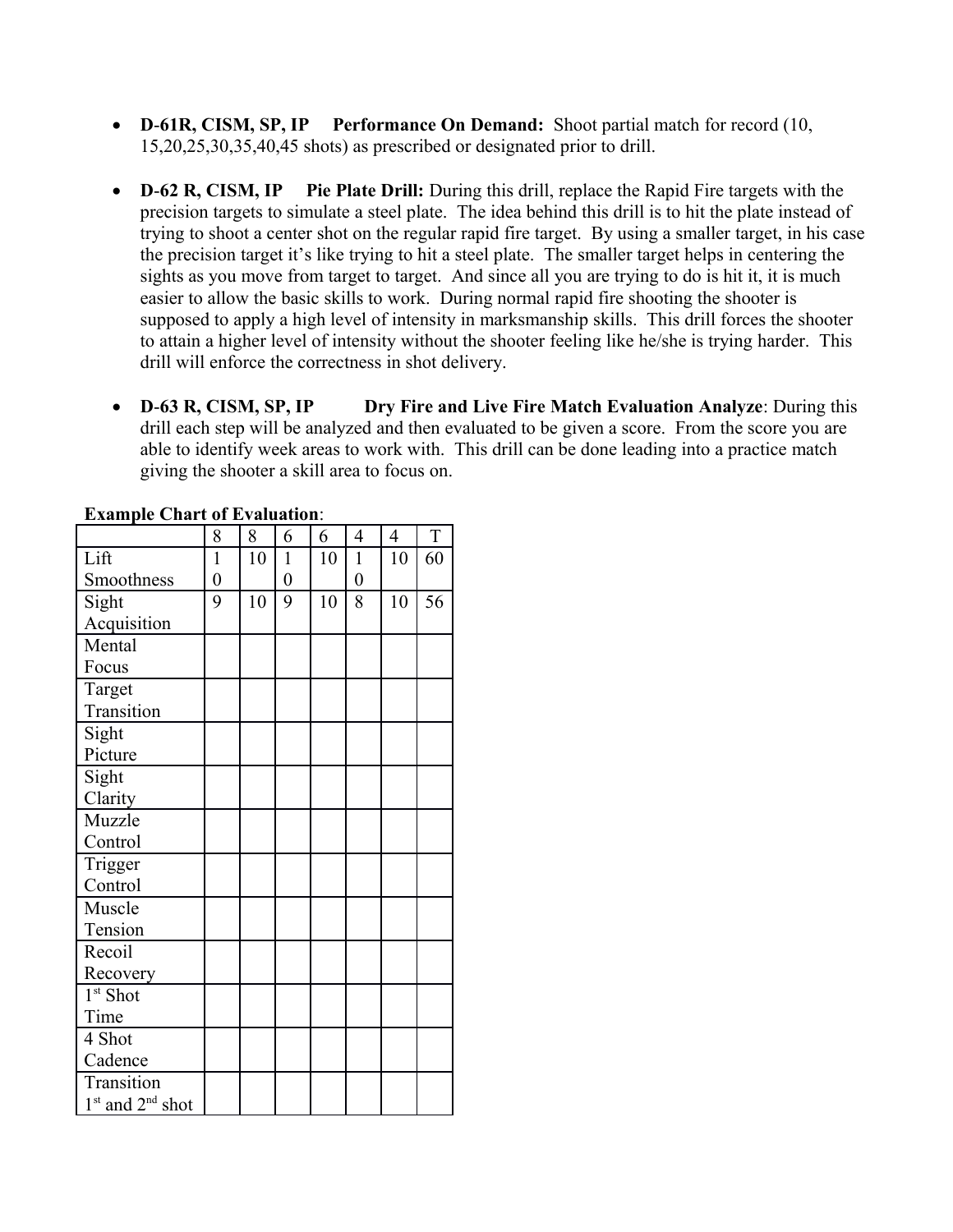| Follow<br>Through |  |  |  |  |
|-------------------|--|--|--|--|
| Shot to Shot      |  |  |  |  |
| Completion        |  |  |  |  |
| St/ Pos/Gr        |  |  |  |  |

- **D-64 R, CISM, SP, IP Muzzle Control, Grip and wrist strengthening drill:** This drill is to increase control of the forward weight of the pistol, by refining the fine muscles in the grip and wrist necessary to control the muzzle during rapid or cadence fire. During this drill you will need your pistol in your firing hand. Lock elbow into position against your side using it as and anchor point. Start your initial grip pressure that is required for controlled live fire. Start movement keeping your elbow in place, raising and lowering the pistol from 2 to 5 O Clock at a control rate of 2 to 3 lifts per second. Speed of movement will dictate grip pressure needed to keep the muzzle of the pistol perfectly straight in relationship with the wrist. Movement should be continued until burning fatigue. The second movement will be done from left to right at same cadence. The third and fourth movement will be done on short circles clockwise and counter clockwise. A 10-30 second pause should be taken between each exercise drill movement. (This drill can be used in moderation as a warm up exercise but should primarily used at the end of the day. This drill should not be continued when you can no longer maintain control of muzzle)
- **D-65 CISM, SP, IP** Trigger reset drill: In this drill the shooter will strive to reset the trigger in recoil, using the rearward motion to assist trigger reset. This process should also be used in precision fire to assist follow through and the uninterrupted shot process of cadence fire.
- **D-66 CISM, SP, IP Zeroing exercise:** In this drill the shooter should be assisted by another person. The assistant will count a specific amount of clicks of elevation or windage off of the pistol, and the shooter will re-zero the gun with a predetermined amount of shots.
- **D-67 R, CISM, SP, IP Last man standing:** This dill can be used in all pistol sports. On command all shooters will fire one shot in a given amount of time. After the shots are fired the low man will sit down. The sequence will repeat itself until there is one man standing.
- **D-68 CISM, SP, IP The Game: Phase 1** The game is a shooting drill which can be used by precision and rapid fire shooters. The idea is to get to level 10. A level is a will executed shot or series of shots. The intent is for the athlete to execute an excellent performance within his capability. When that execution is accomplished the effort is achieving the first level in The Game. When the athlete feels he did not execute a good performance, he starts all over again until he reaches level ten. Score is not considered during this drill. Each athlete has a level of experience that is unique to them, so poor shot value is not an indicator of a bad execution. Good shot value is also not an indicator of a good execution. Using Suis Ascor Targets should be in sighter mode, when you have to start all over push the match button twice to get back to sighter mode.
- **D-69 CISM, SP, IP The Game: Phase 2-** The game in phase 2 is played similar to phase 1, except in phase 2 the acceptable range of perfection comes into play. A well executed shot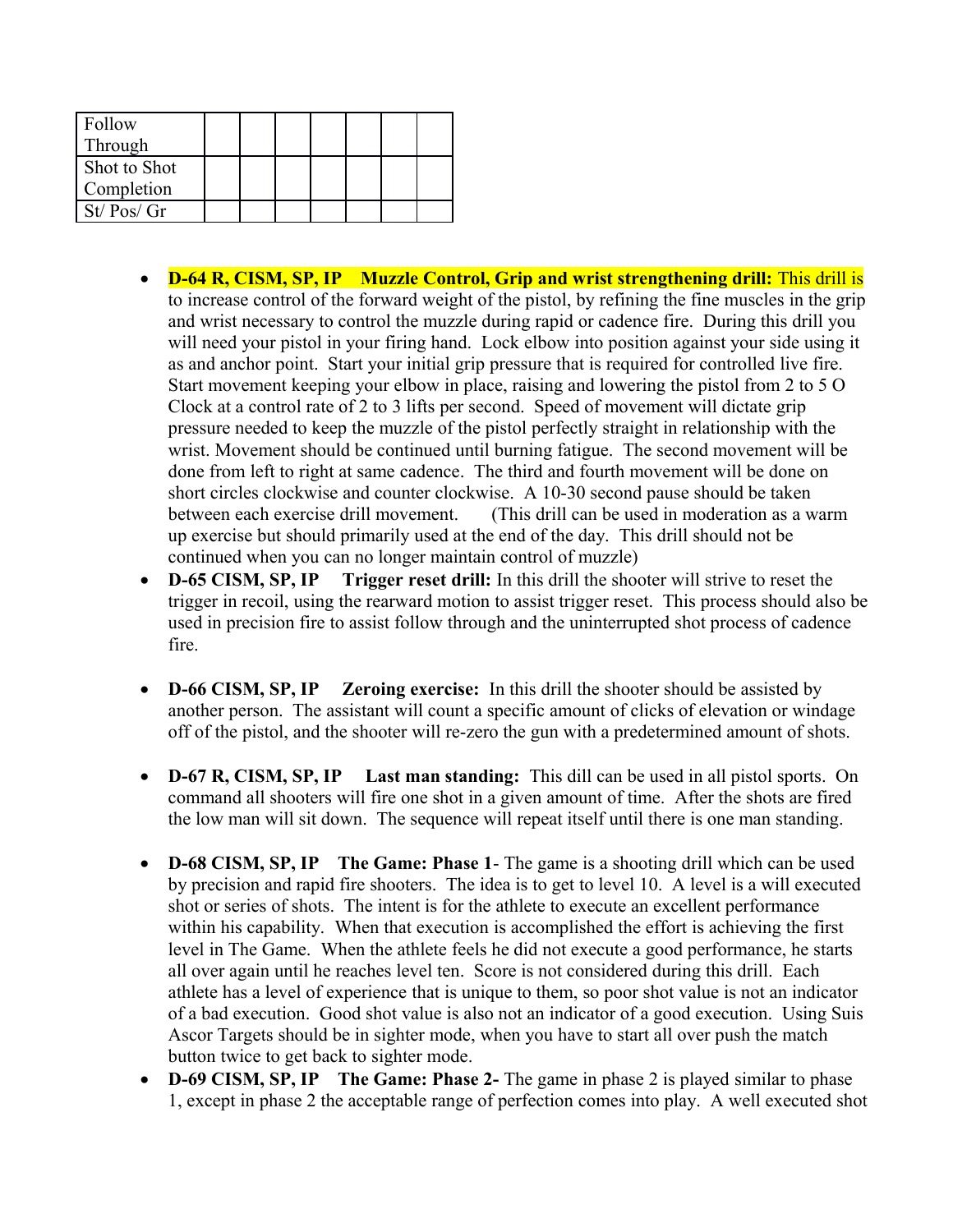should fall well into the acceptable range of perfection, if not the process starts over again even though the athlete may have thought, the effort was acceptable. By not accepting the mistake places more demand in achieving the positive results he is expecting. Using Suis Ascor Targets should be in sighter mode, when you have to start all over push the match button twice to get back to sighter mode.

- **D-70 CISM, SP, IP Head to Head Competition:** During his drill the monitors will be turned off. The object of this drill is to have a head to head competition with other competitors. Give handicaps where appropriate to level the playing field. Allow sighter shots for a certain period of time then have a 10 shot match with the monitors off.
- **D-71 CFT Sight adjustment after each shot:** After each shot in Slow Fire, make a one click sight adjustment toward the center. The only shot not adjusted is the one that is a 10.9. The intent in this drill is to develop confidence on making sight adjustments during competition. As the drill proceeds you will notice that a one click change has little movement on the target.
- **D-72 CFT Specific Aiming Area:** The current Sport Pistol Finals require a 10.3 hit to receive a hit. So, finding a very specific area to aim on the target becomes more important. Aiming at the light is one way of finding a specific aiming point. Another might be to use one of the white centering line. Ultimately trigger control must become perfect. Getting to your aiming area and cleaning it up while trigger control is in progress.
- **D-73 CFT Dry Fire.** Looking at the gun from the side, notice if there is any movement while the trigger is being applied. Hold the gun still and at one point decide to pull the trigger. Notice if there is any movement in the barrel area. Once the gun remains still during the trigger pressure, you are ready to hold on your aiming area and again observe if there is any movement during trigger pressure. Become comfortable in holding and applying trigger pressure on demand.
- **D-74 CFT # 2 Establishing a Rhythm:** As a competitor there comes a time when you find yourself shooting in a rhythm. Shooting in a rhythm isn't something that happens on occasion it's something the can be learned and applied on demand. The rhythm begins with the first shot and continues for a set period of time. You start by shooting 10 shots in a row with no distractions. Start your stopwatch and start shooting each shot. Pay close attention to you're your shot plan during shot delivery. Once the shot is fired, do a quick analysis as to whether the shot was in your ARP (acceptable range of perfection). Once confirmation is made, load the next shot, take a breath or two, mentally go over your shot plan, raise the gun and shoot the next shot following your shot plan. This procedure will be followed for each shot. When 10 shots are complete, note how long it took. This drill should be done for at least 100 shots. The next time increase to 12 shots and so on, until you find how many shots you can shoot without fatigue. Once established, use your stopwatch to control your shot timing. For example, if it takes 13 minutes to shoot 15 shots, never go more than 13 minutes at a time even if you only got off 13 shots. Shooting more than 15 shots in 13 minutes is OK.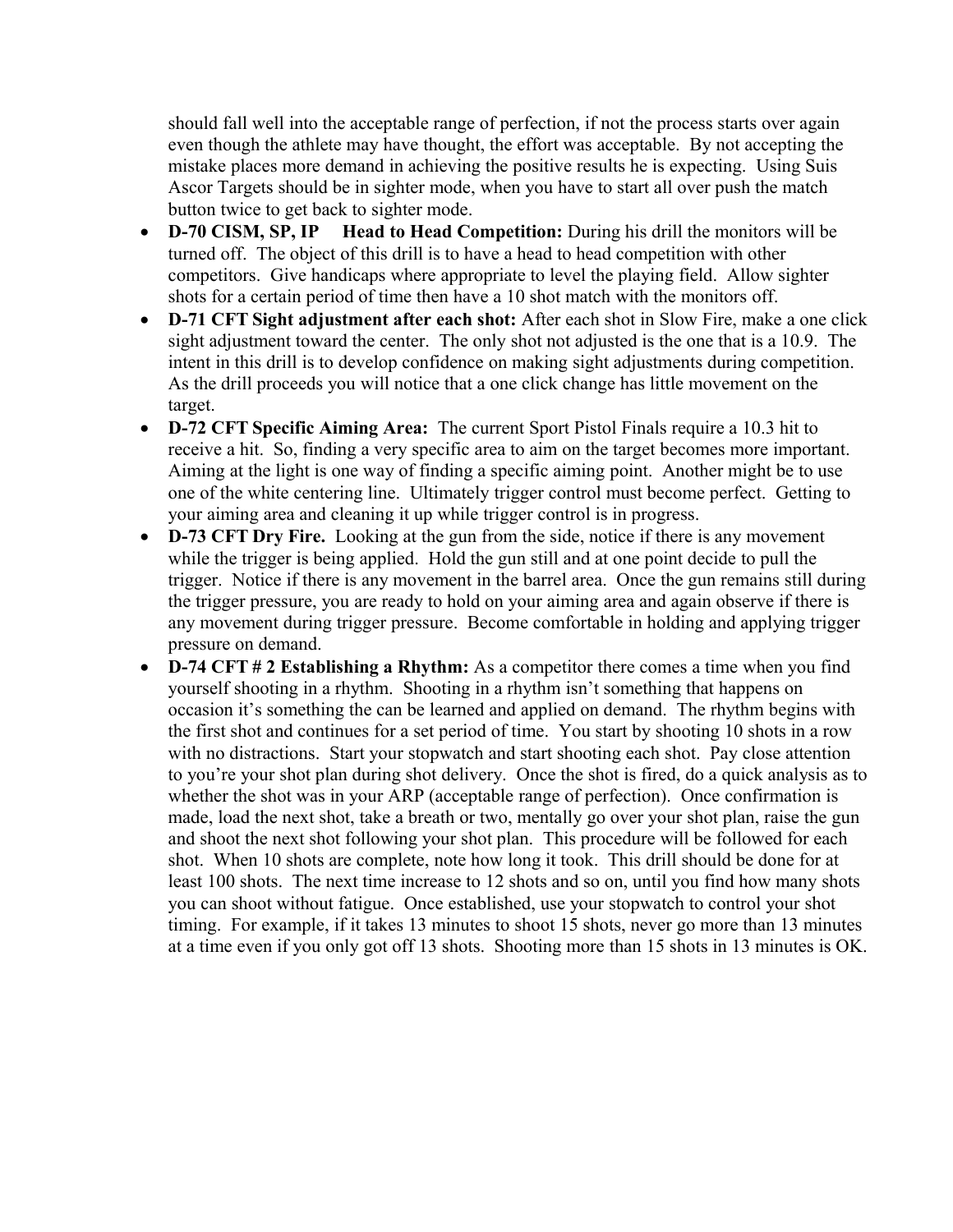#### **Packing List for a Match**:

Pistols Magazines (minimum 3 per gun) Pistol box, bag or case Chain and padlock (for securing box while traveling) Ammunition (practice ammo and match ammo, always bring extra) Tools to adjust sights Batteries for red dot sights Spotting scope, monocular or binoculars for spotting round impact at 50 yards **Lubricant** Cleaning kit/supplies Pens (for scoring) Calculator (for scoring) Clipboard (for scoring) **Stapler Staples** White/manila Target pasters (also can use manila colored masking tape) Rain gear (for you) Rain gear (for your equipment) 1-gallon ziplock bags (for your score cards, if it rains) Sunscreen Water and snacks Brass deflector (optional) Sight black or sight smoker Folding chair Uniforms Team hat Score Tracking Chart: